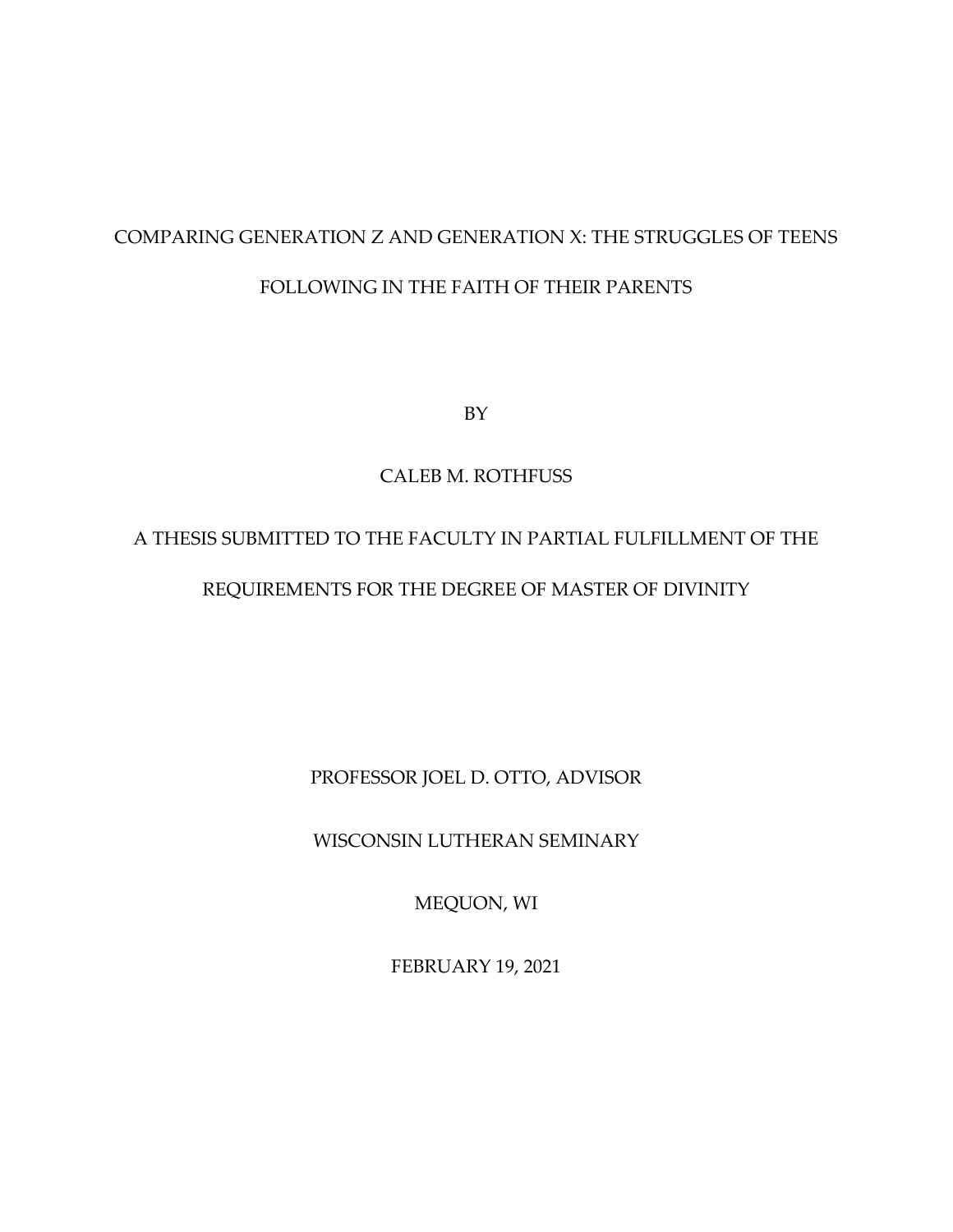## TABLE OF CONTENTS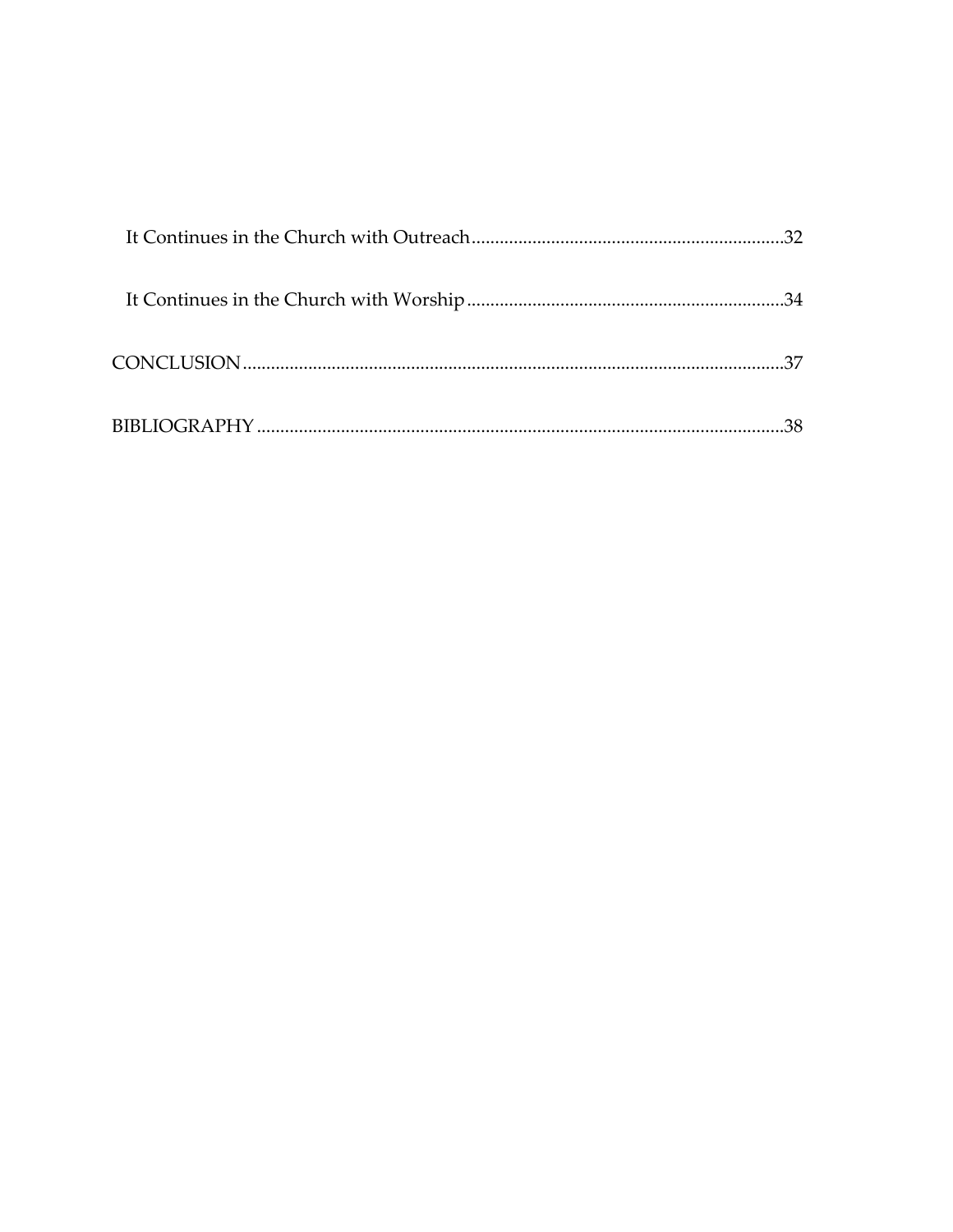#### ABSTRACT

Roughly every two to three decades, a new generation comes on the scene. The newest generation, Generation Z, is the largest on record. Spanning approximately from 1995- 2015, this generation accounts for 32 percent of the global population. For a group so large, it seems only natural that numbers in the Christian Church should be going up too. Unfortunately, that is not the case. In each generation from "The Depression Era" to "Generation Z," the number of those attending church is shrinking rapidly. The fastest growing group in the world is the "Nones." This group of people do not affiliate with any religion at all. They simply do not believe in any religion. Gen Z is known to be the most unchurched generation in recent history, but it could not have started with them. What is the cause of this? Who influenced them? How, if at all, can we change it? This paper will focus on Gen Z and their relationship to their parents, Gen X. Growing up under the shadow of their parent's faith, Gen Z is continuing to be the most unchurched and post-Christian generation we have ever seen. This thesis will show what struggles they have following in the faith of their parents and suggestions on how we can best reach them with the gospel.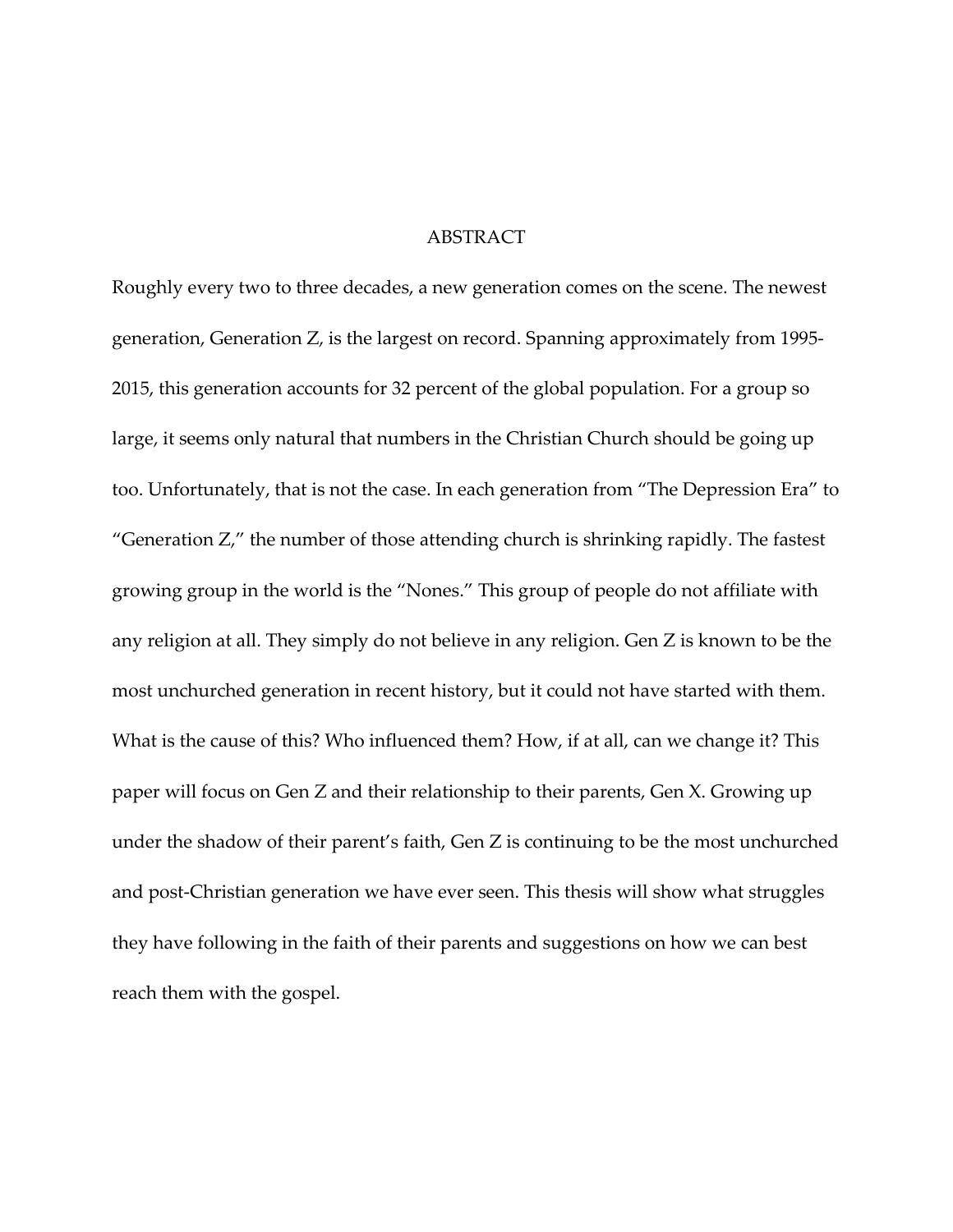#### INTRODUCTION

Every generation has had its impact on the world. Each one brings its own strengths and weaknesses to shape the world in their own unique way; each one paving the way for the next one to follow in their footsteps. The most recent generation, Generation Z, is not only the largest generation by population in the United States, but in the world as well.<sup>1</sup> Born from 1995 to 2015, they are the largest population in the US with 25.9 percent being born in that timeframe, and with a 32 percent total global population.<sup>2</sup> Like every generation before it, it has key identifying characteristics that make it unique. Gen Z grew up in a world where they always knew the internet. The majority of them grew up after the events of 9/11. They will never know a world in which Google, Facebook, Twitter, Instagram, and Snapchat did not exist. They are the connected generation. The most important key identifier of them all is this—they are the first post-Christian generation.

<sup>1.</sup> James Emery White, *Meet Generation Z: Understanding and Reaching the New Post-Christian World* (Grand Rapids: Baker Books, 2017), 37.

<sup>2.</sup> US population statistics: Gen Z (25.9 percent); Millennials (24.5 percent), Gen X (15.4 percent); and Boomers (23.6 percent).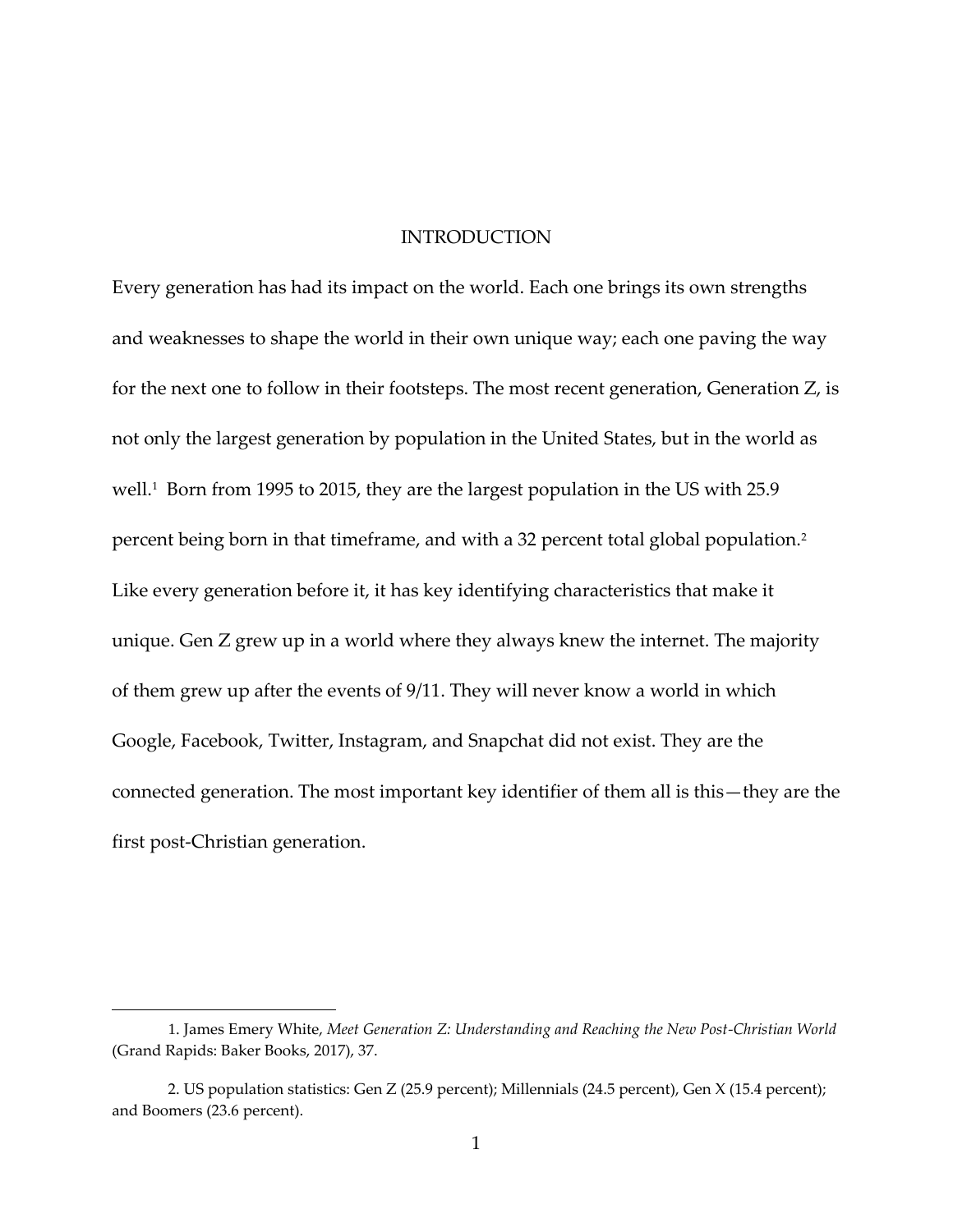With connectedness in mind, it is hard to believe they have a hard time building relationships with others around them. It seems unnatural for them to not want to be connected to a group of people they can call their own. After all, with a smartphone always in their pocket, they are at instant access to a world of information previous generations could have only dreamed of. They are always connected. Why is it then, that they are the first post-Christian generation? What has influenced them to venture away from organized religion altogether and become a generation disconnected from God? While their connectedness does not always equal disconnect from God, their ability to come in contact with ideals from around the world connected with their distaste for a religion that speaks of sin creates a generation that becomes post-Christian.

Meet Madeline. She is an 18-year-old freshman in college. She was born to a fairly regular church-going family. She went to public school beginning from preschool all the way through her local public high school. She would attend Sunday school, on occasion, but never really liked going. She always felt pressured by her parents to go, so to appease them, she did. She would also occasionally convince them to let her stay home. Beginning in middle school, she began her confirmation instruction at church. It was never a question by her parents that she would become a confirmed member at their home congregation. She was at the top of her class in middle school and her standing in confirmation class reflected that as well. She knew the facts, but never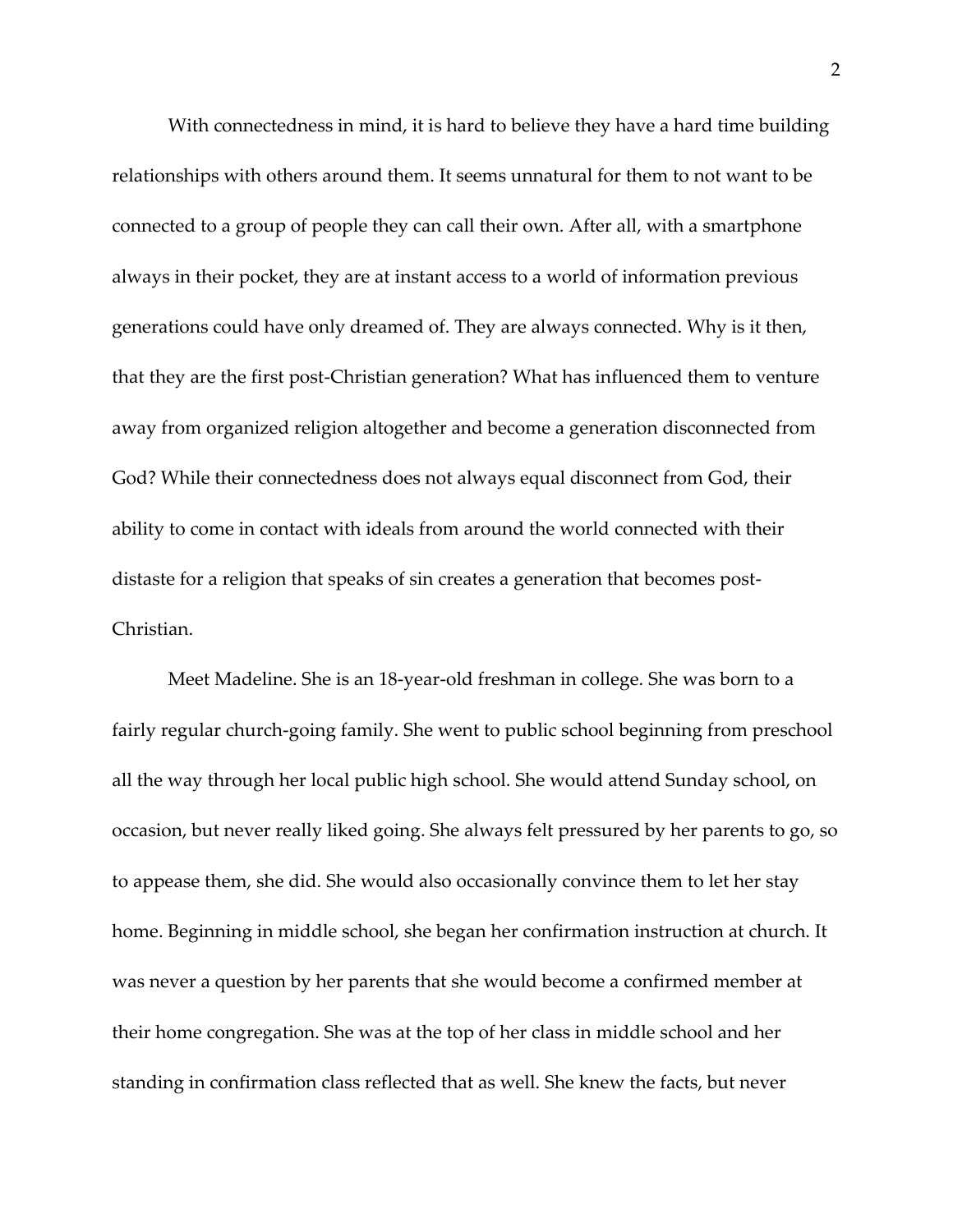seemed enthusiastic about it. She did not seem to apply the information she was learning.

After becoming a confirmed member of her church, her desire to attend worship seemed to fade. She never enjoyed waking up early on Sunday morning for worship. After being dragged out of bed by her parents, she would reluctantly go with them most Sundays. She would go through the motions during the service although they always felt "old-school" to her. Church had not changed a bit since she could remember and its flavor seemed stale. She could recite all the orders of worship by heart, but did not exactly know why her church did not change it up. She called this her home church, but she did not feel "at home" here. She would be friendly to her pastor and anyone else that talked to her, but her mind was always somewhere else. She would always long for the weekends when she would spend the night at her friend's house where they would not have to go to church.

Her parents did not understand what went wrong. They both grew up attending the same church and raised her practically how they were raised. Church was an important part of their lives and they wanted it to be important to her as well. What was the difference? Why did she seem disconnected?

Today, Madeline is in her first year of college away from home. The freedom she feels is nothing like she has felt before. She can eat when she wants, sleep as long as she wants, and worship if or when she feels like it. Every Sunday, her parents attend church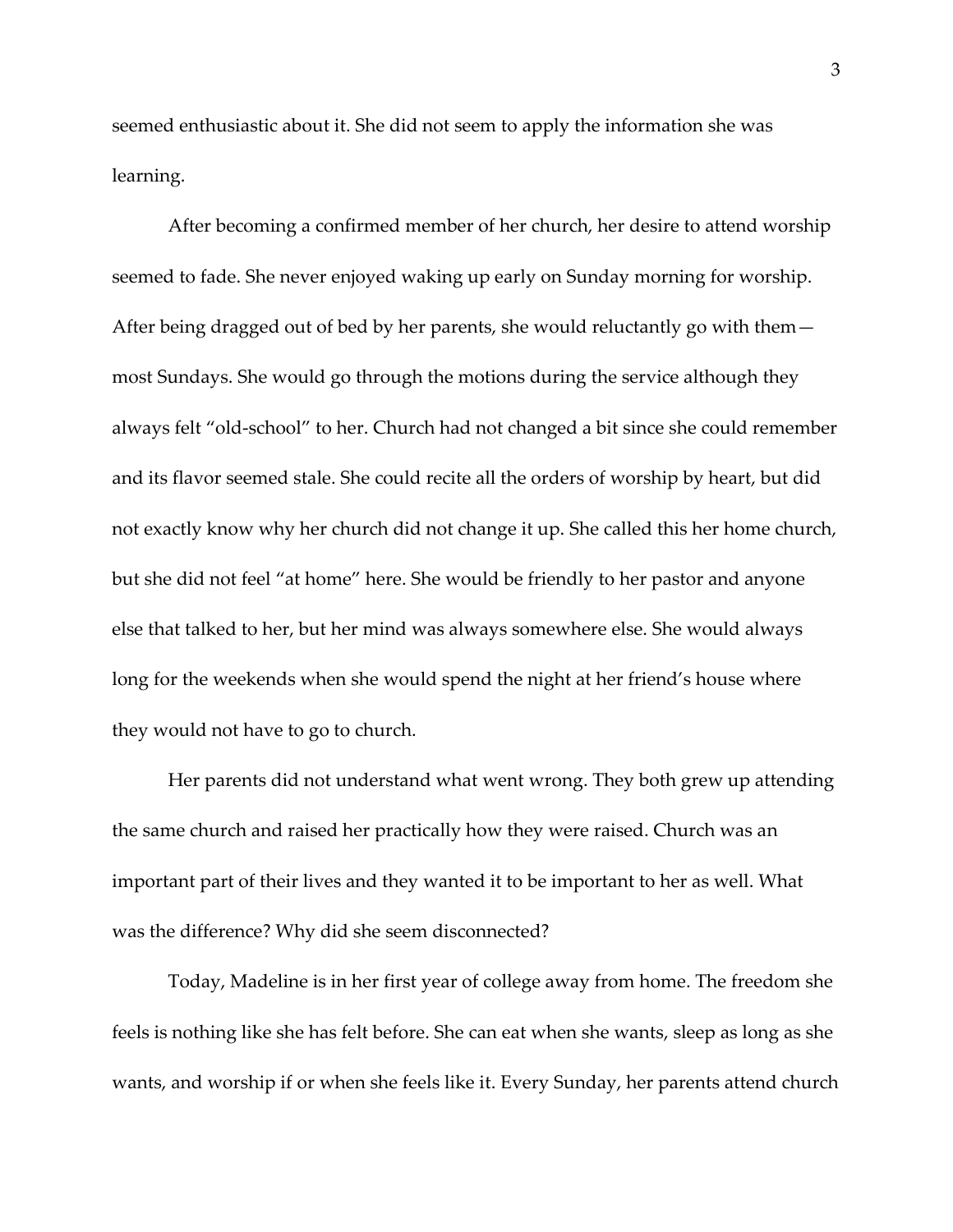at home without their daughter with them. They wonder if she is worshipping regularly at the local congregation near the college she is attending. They want to ask, but they do not want to be "helicopter parents." "What can we do? She is an adult now and can make her own decisions. We cannot force her to go to church."

While she is away at school, she tries out the local congregation in the same synod as her own. She knows a few of her classmates attend as well, but she does not know them by name. She misses some of the connections she felt at her home congregation, even though worship itself was not interesting to her. She wants the feeling of being connected, but has not received the warmest welcome from the local congregation. Is this what she really wants, or is she just following in the faith of her parents? At this time in her life, she is being exposed to countless different ideals and religions, but they all seem the same. Why even go to church?<sup>3</sup>

In the church, we are faced with situations like this frequently. The future of the church is in the next generation, but keeping them in the church is a heavy task. The world is changing and, with it, the generations that initiate the change. When we compare Generation Z with their parents, Generation X, what do we see? They are more than just people defined by a bracket of years. The way we approach Gen Z is vastly different than how we approached their parents, Gen X. When we consider how we can

<sup>3.</sup> This is a hypothetical situation of a young adult belonging to Gen Z who questions her faith in the church. I am hoping this situation may remind others of similar situations one could/ has faced.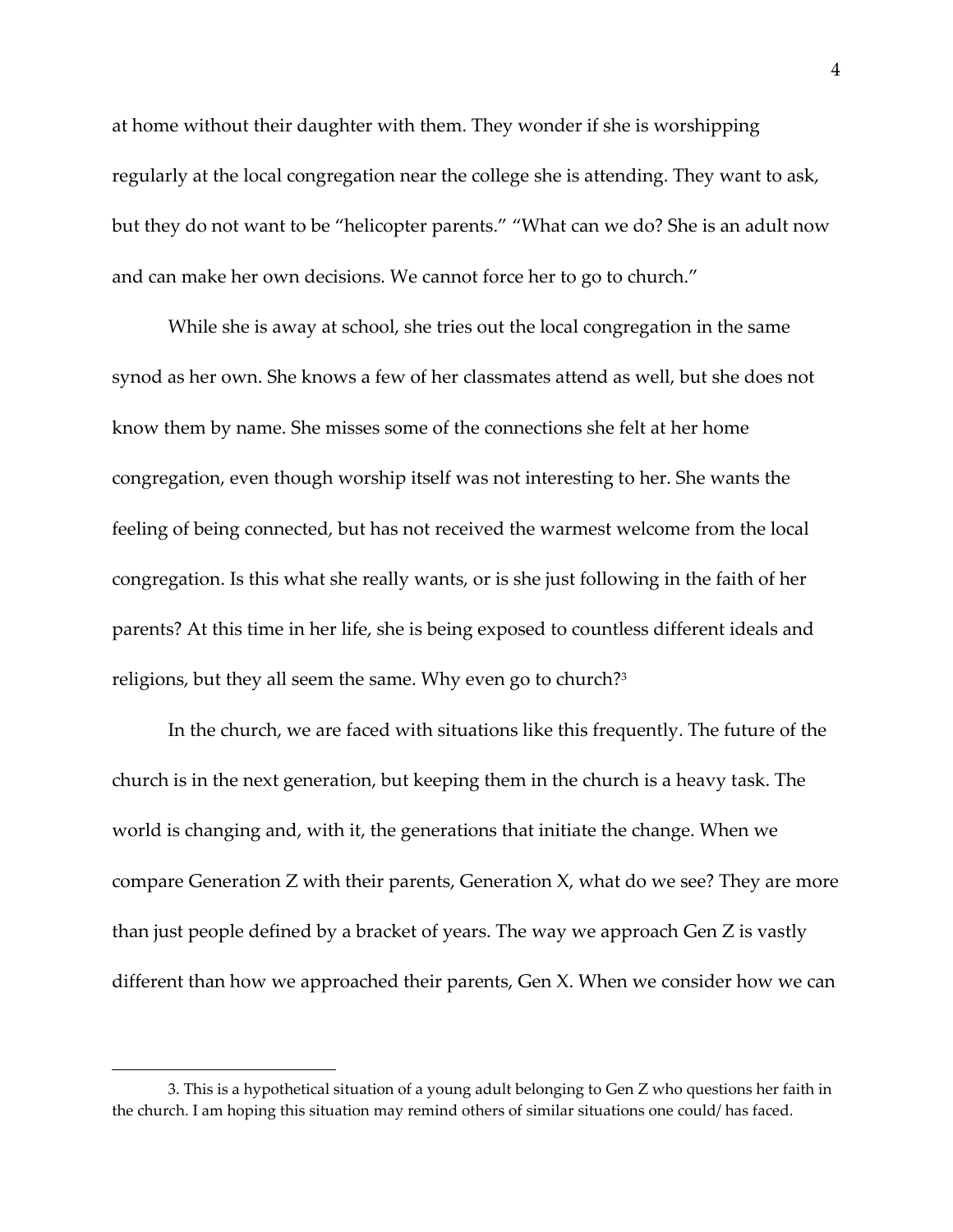reach them, it is important to understand who they are. What makes Gen Z unique? What are they being exposed to? Why are they the most post-Christian generation? What are they looking for in a church? Taking a close look at Gen X will help us unpack the home life of Gen Z and how it has influenced their view on church.

With the resources mentioned in the next portion of this paper, as well as a few others, this paper will look at Generation Z. When we look at their parents, Gen X, we will see how they were shaped from childhood into the people they are today. Being a generation that is about connectedness, we can see Gen Z not as people who hate the church, but as people who need to be reached in a different way. After explaining this foundation, this paper will briefly touch on some suggestions about how we could reach out to Gen Z with the gospel on their level.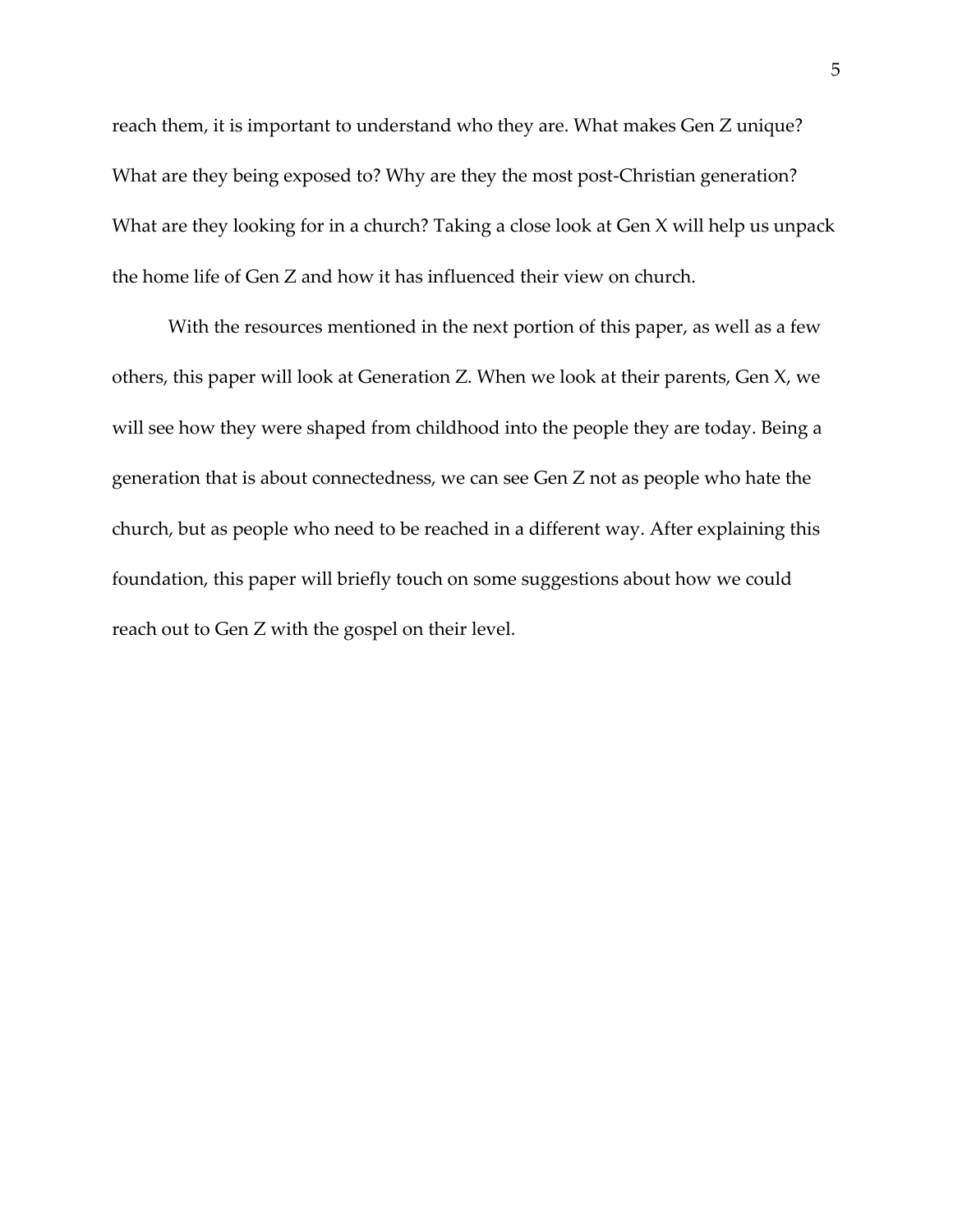#### LITERATURE REVIEW

This paper covers two generations and their relationships with each other. Hopefully this will aid us in how we reach out to the youth in the world around us today. In the first section of this paper, the focus will be on who Gen Z and Gen X are. In his book, *Meet Generation Z: Understanding and Reaching the New Post-Christian World*, James Emery White explores the most recent generation. He looks at how the world is becoming increasingly unchurched and how Gen Z is no exception. Not only does he help the reader understand who Gen Z is in a very detailed way, but he looks at ways in which they can be reached within the church.

To help understand the faith of Generation X, *GenXers After God: Helping a Generation Pursue Jesus* provides a great understanding as to how this generation was pursued by the church at their time and how their faith influenced their lives. Todd Hahn and David Verhaagen showed very well how Gen X approached church differently than the generations before them because of how they were raised and what defined them as a generation. Although our approach to Gen Z and Gen X are different in many ways, there are some ways in which our approach is similar based on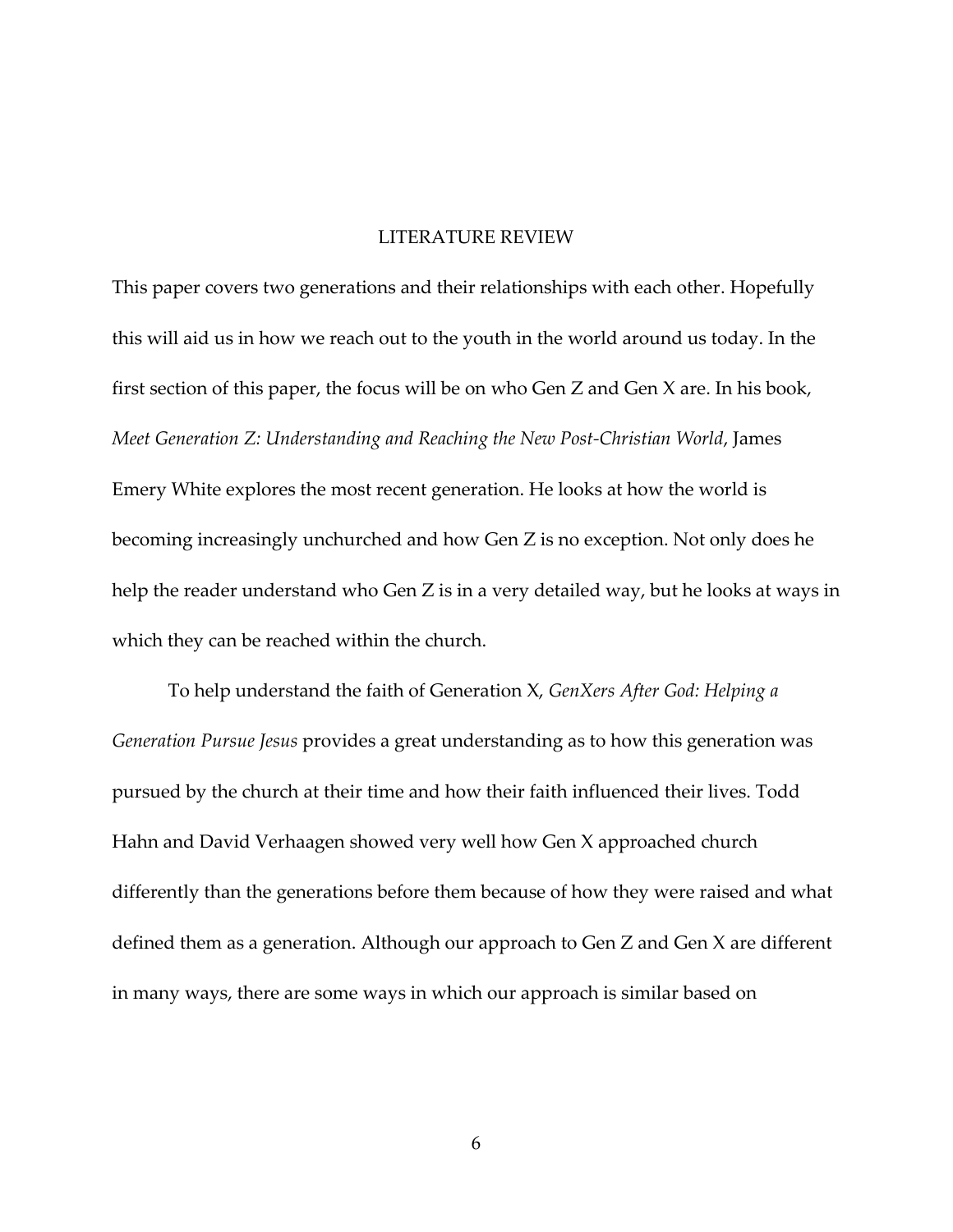the timeless message of the gospel that is preached in the church. Another book regarding how we approach generational ministry, *Effective Generational Ministry: Biblical and Practical Insights for Transforming Church Communities* by Elisabeth Sbanotto and Craig Blomberg, describes the lives of Gen X between the Boomer and Millennial Generations. This was insightful to show the priorities in the ministry that was used to reach Gen X and how that shaped them as a generation.

The Barna Group proved to be an invaluable resource to help give data and information to church leaders about the various groups of believers in America.

In its 30-year history, Barna Group has conducted more than one million interviews over the course of hundreds of studies, and has become a go-to source for insights about faith and culture, leadership and vocation, and generations. Barna Group has carefully and strategically tracked the role of faith in America, developing one of the nation's most comprehensive databases of spiritual indicators.<sup>4</sup>

On Barna's website, they provide these resources in articles, blogs, helpful video s, and informational charts and graphs. Along with the website, their book, *The Connected Generation: How Christian Leaders Around the World Can Strengthen Faith & Well-Being Among 18-35-Year-Olds*, was a great resource to provide graphics to show the statistics of how this generation of people is affecting the world and how we can reach them on their level. While this did extend to generations like Millennials, it helped show how we can reach young members of society today. *Unchristian: What A New* 

<sup>4.</sup> "About," Barna Group, https://www.barna.com/about/.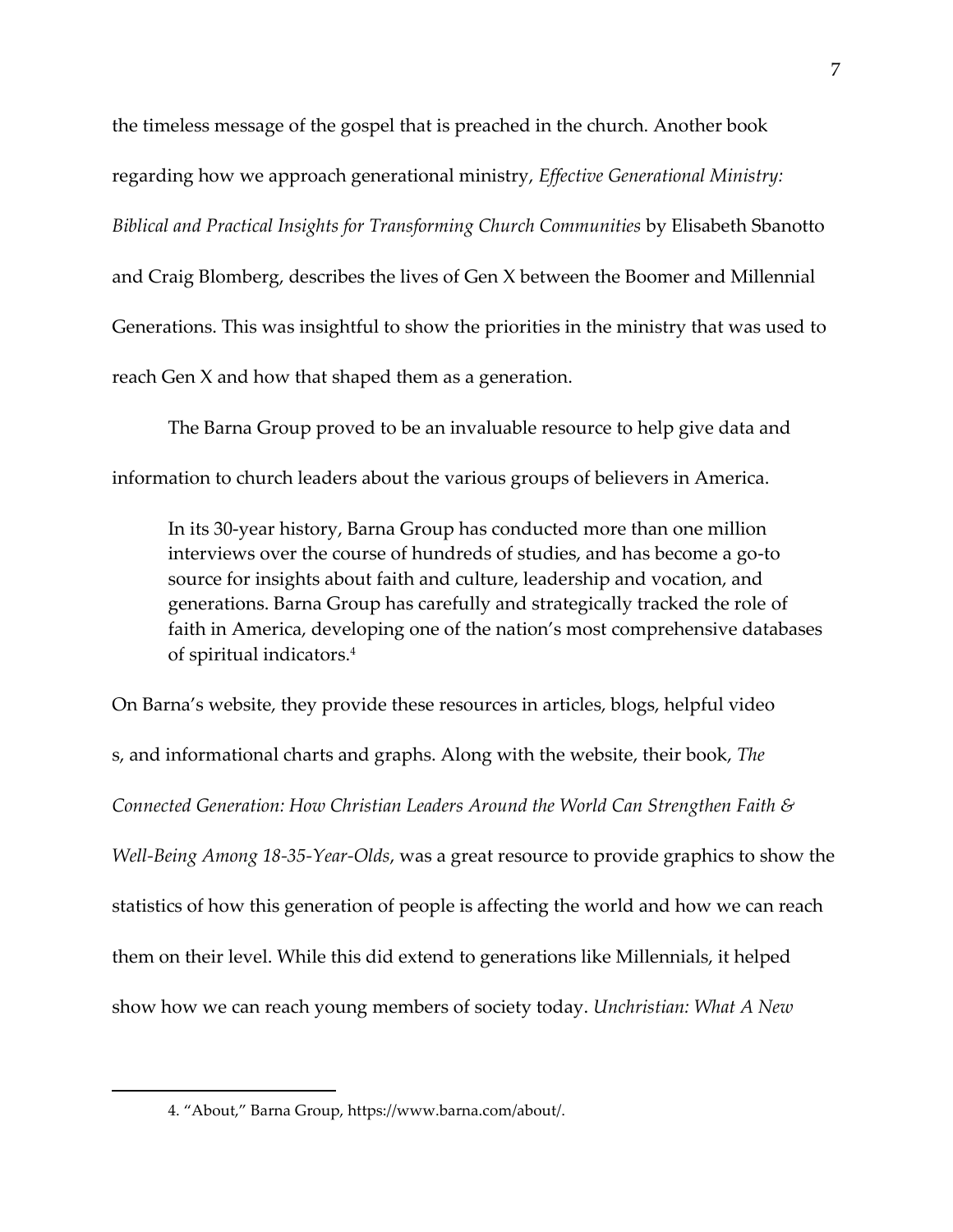*Generation Really Thinks About Christianity* by David Kinnaman, the president of Barna Group, and Gabe Lyons, was helpful in looking at Christianity from the outside. Many times, the church can be blind to the ways in which it is perceived, but this book helped pull back the curtain to show how the latest generation views Christianity. This could also prove helpful our understanding of how to reach Gen Z.

While looking into the relationship between Gen Z and Gen X, *The Collapse of Parenting: How We Hurt Our Kids When We Treat Them Like Grown-Ups* by Dr. Leonard Sax, shows the problems that are facing the youth today and gives some solutions that he thinks would be helpful to them. This book was helpful in seeing how every little thing that a parent does with their children can have a huge impact on not only their lives now, but long into the future.

How do we reach out to Gen Z? What are effective ways to create good youth ministry? The book, *Adoptive Youth Ministry: Integrating Emerging Generations into the Family of Faith* by Chap Clark, looks at the context, call, practice, and skills of youth ministry. With these categories, the book explains where this particular ministry starts and how there are a multitude of caveats to reach out to this generation of people with the Word of God that he has given to us. Another book on the topic of youth ministry, *Foundations for Youth Ministry: Theological Engagement with Teen Life and Culture* by Dean Borgman, looks at someone in the ministry and asks some important questions. How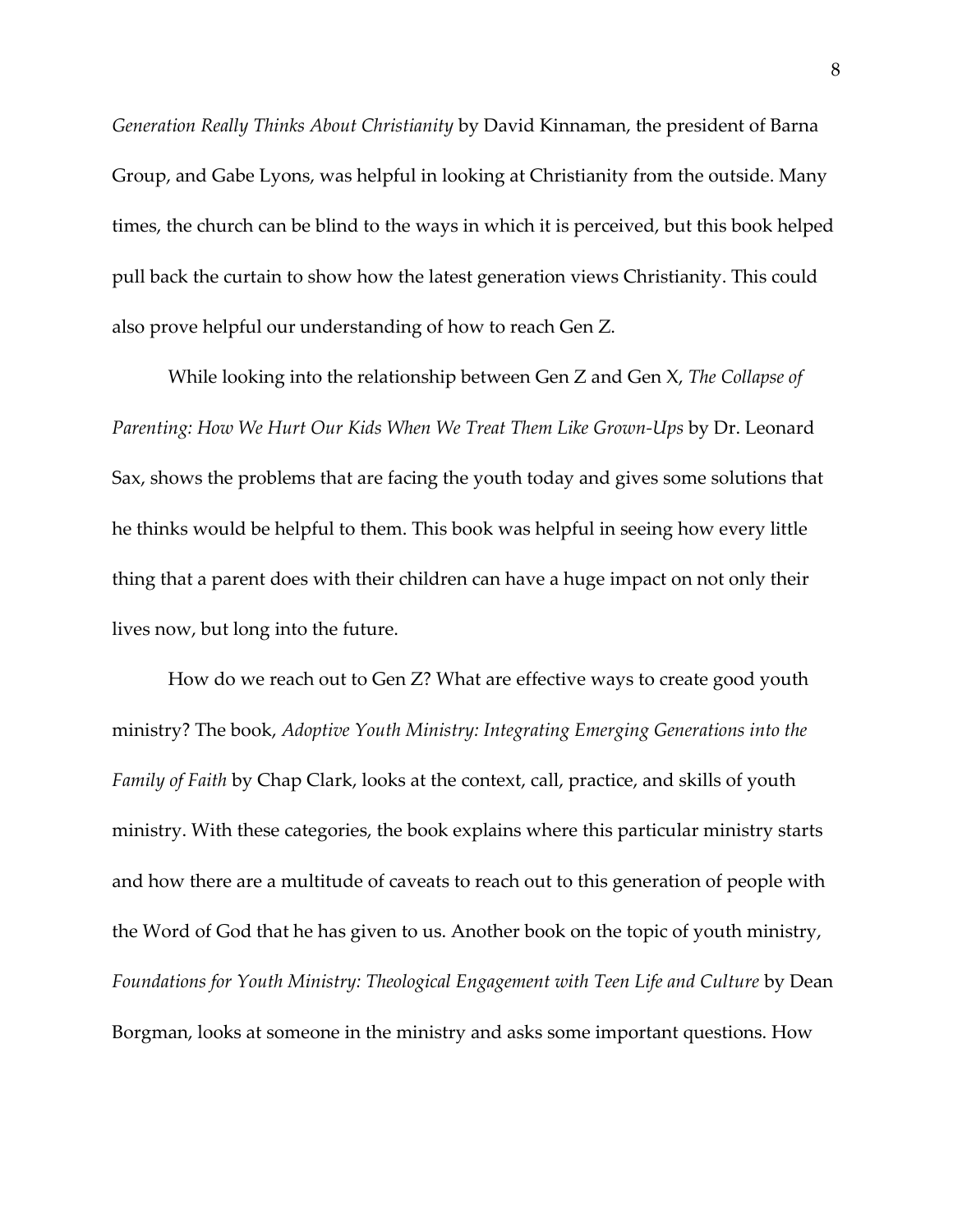does one relate Christ to a particular culture? And, how will one bring practical

theology in an engaging way?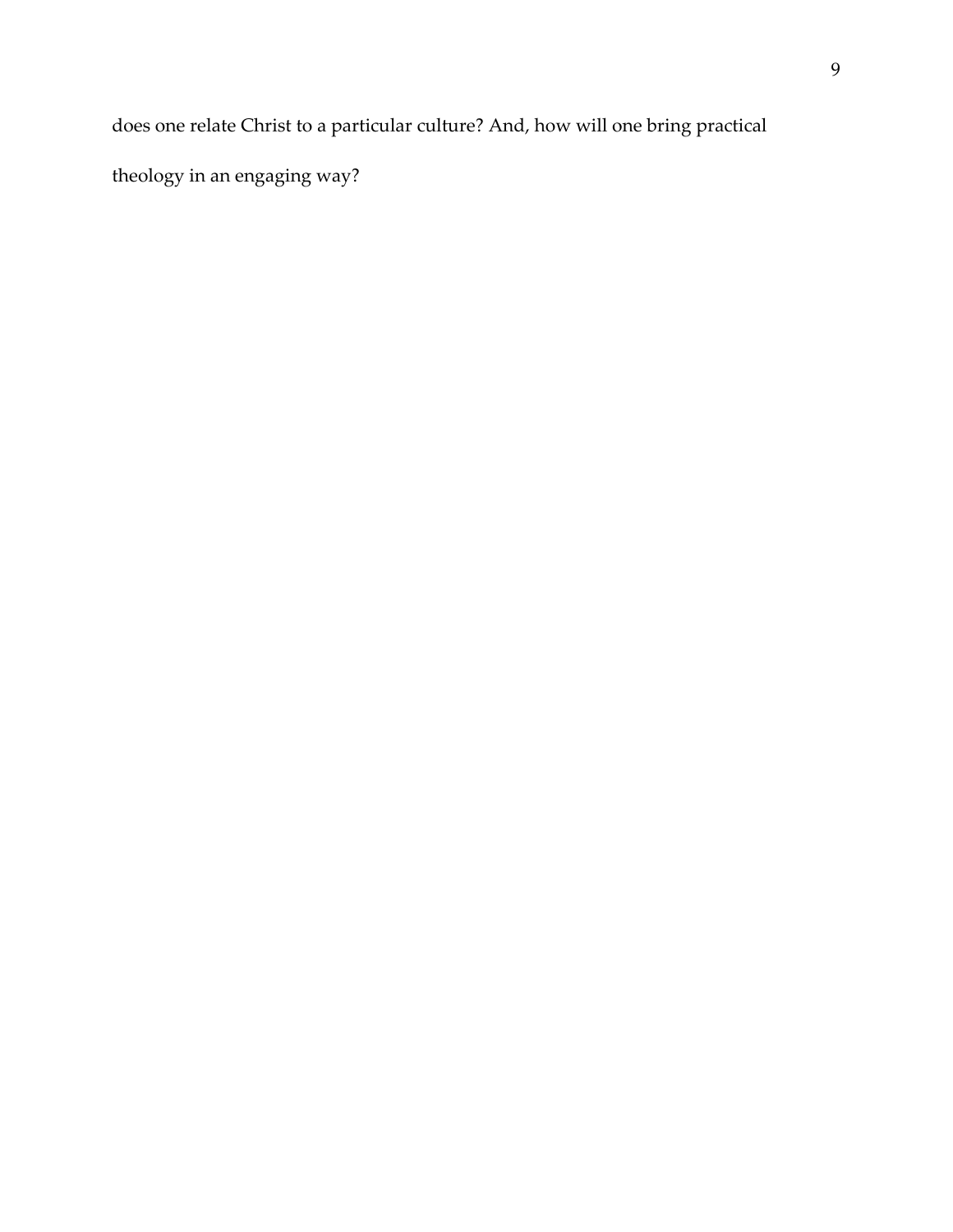#### PART I: MEET GENERATION Z

#### **Who Are They?**

"They will not simply influence American culture, as any generation would; they will constitute American culture."<sup>5</sup> When James Emery White wrote that quote, it is hard to not stop and think about how the world around us has changed and will continue to change so drastically—all thanks to the most recent generation. Generation Z, as mentioned earlier, is the generation spanning from 1995-2015. Some say that this generation stops at 2010, while others say the end has not been reached. For the sake of this paper, we will focus on people born from 1995-2015. With two decades covering this group, it is no wonder they are influencing the world more than any other generation has.

How does a generation become defined? As David Kinnaman points out, "This is a generation of contrast, of contradiction. As one example, they are more connected than ever before, yet their connectivity coexists with paradoxical levels of isolation and

<sup>5.</sup> White, *Meet Generation Z*, 37.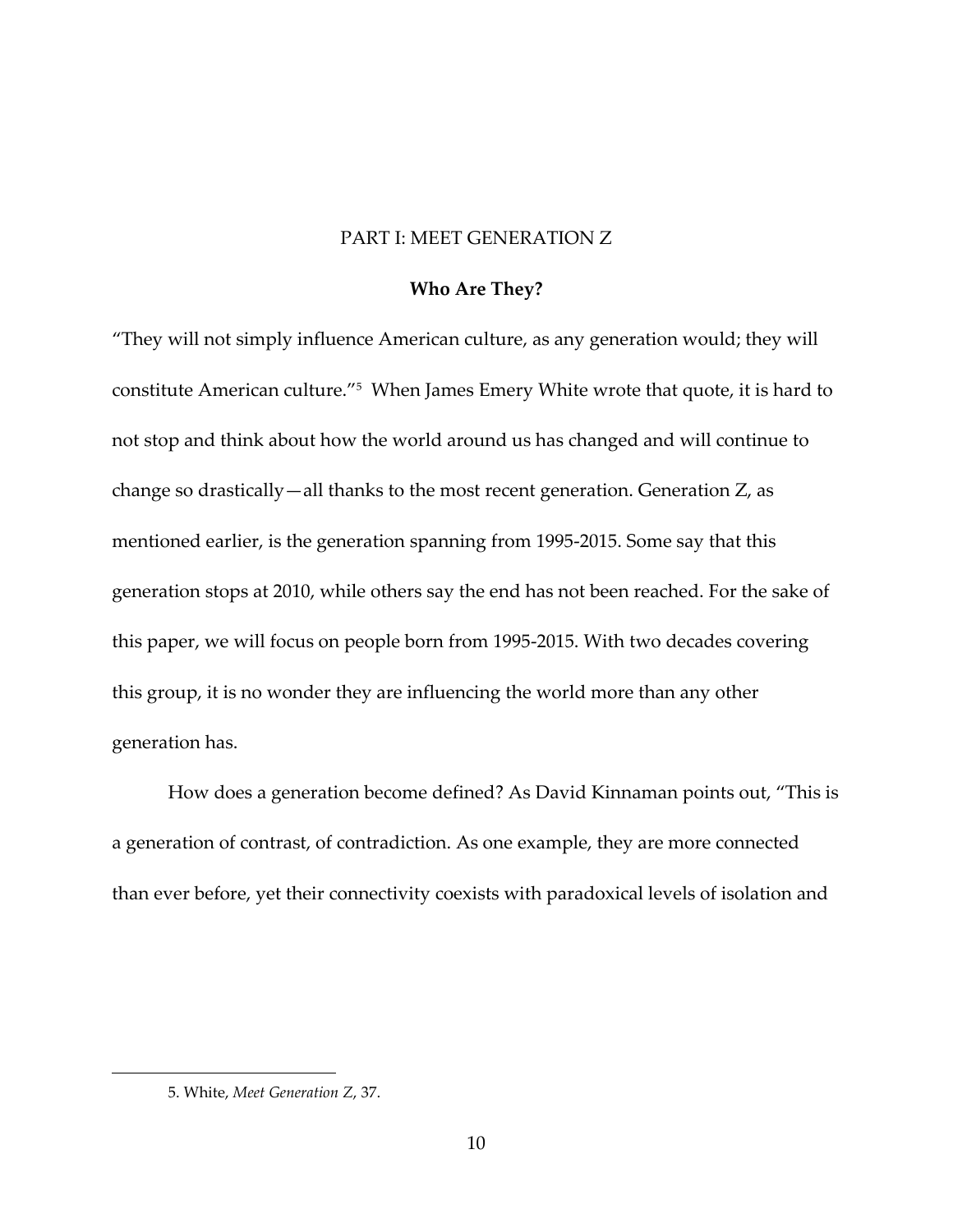loneliness."<sup>6</sup> The generation that came before Gen Z, Millennials, were born and raised in a time of optimism. For the most part, the world was at peace. The internet was coming around to the average person and following in the footsteps of Gen X, they felt entitled to mark out their path in history. Things, by-in-large, were looking up. When Gen Z began in 1995, the world was in chaos.<sup>7</sup> A few years later, during a time when many older Gen Z can barely remember, 9/11 shocked the world. The relative peace that the country was experiencing seemed to be shattered altogether. Coupled with the economic downturns of 2000 and 2007, Gen Z was formed by crisis and chaos. Growing up with these crises, Gen Z went out into the world with a sense of responsibility to fix it and change it. If they are going to live in this world, they are going to make it how they want it—a safe and comfortable place for all to live. Not only have their lives begun with anxiety and fear, but they grew up with luxuries previous generations never had. Here is a list of some truths that have always been evident in the lives of Gen Z:

- Created in 2004, Facebook was in the lives of Gen Z at the latest, the age of nine.
- Email is the most formal form of "mail" they send.

<sup>6.</sup> David Kinnaman, *The Connected Generation: How Christian Leaders Around the World Can Strengthen Faith and Well-Being Among 18-35-Year-Olds* (Barna Group, 2019), 20.

<sup>7.</sup> White, *Meet Generation Z*, 39.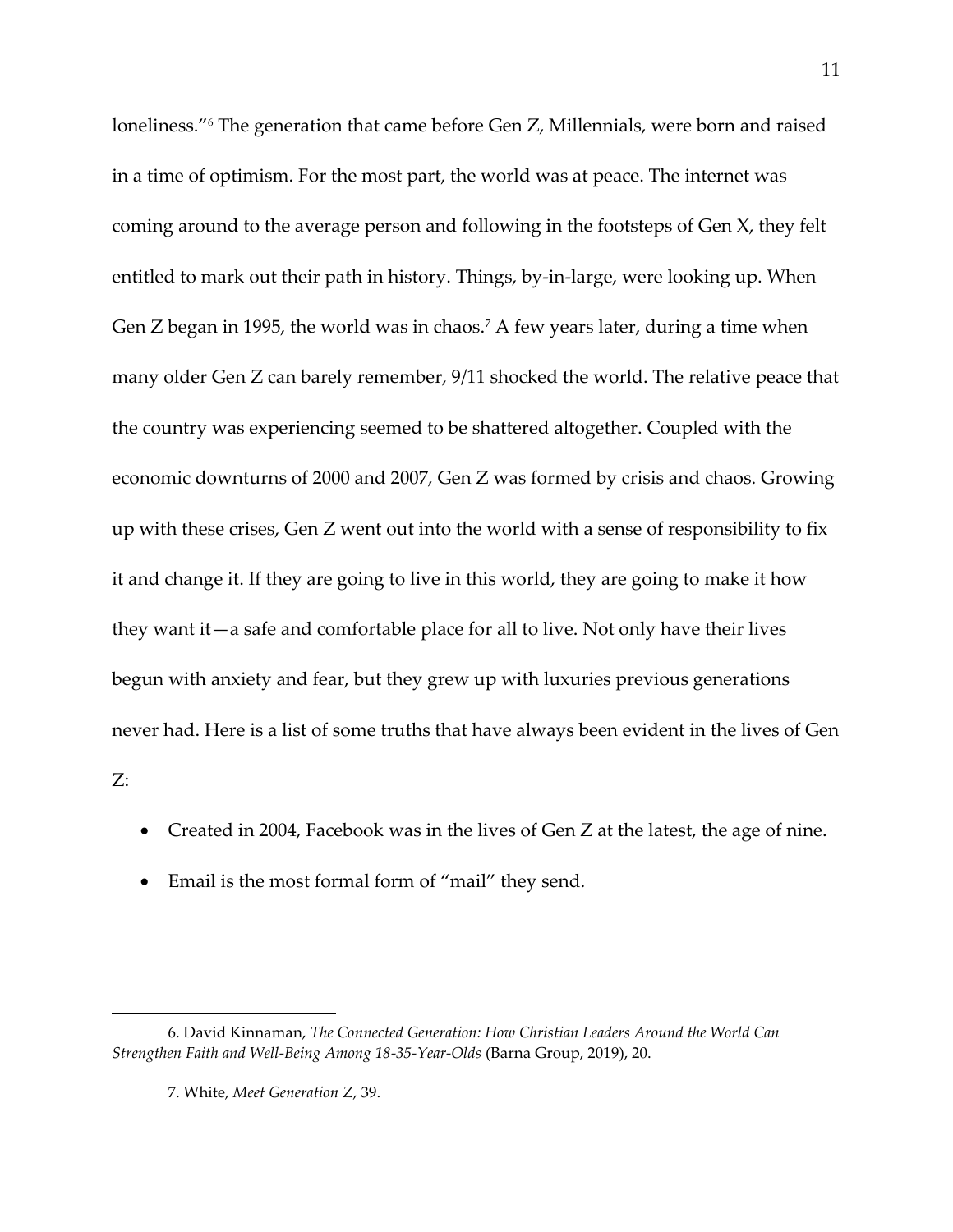- Texting, tweets, and instant messages are the preferred modes of casual communication.
- Facebook, Twitter, Snapchat, and Instagram are likely to be on the smartphones of all.
- The "turn of the century" to them is 2000, not 1900.
- Non-smartphones are ancient technology to them.
- The average age of a child to receive a smartphone is ten.
- Wi-Fi is not a luxury, but a necessity in their lives.
- Classrooms are fixed with smartboards and Apple products instead of chalkboards.
- Instead of physical textbooks, many students receive Google Chrome books with built-in digital textbooks.
- Google is the most valuable resource of information to them.
- Streaming services like Netflix and Hulu have replaced the need for television.
- Amazon has replaced the need to go to any brick-and-mortar store for shopping.
- TVs will always be less than an inch thick, and always connected to the internet.
- Memes and Gifs are the preferred modes of communication with each other.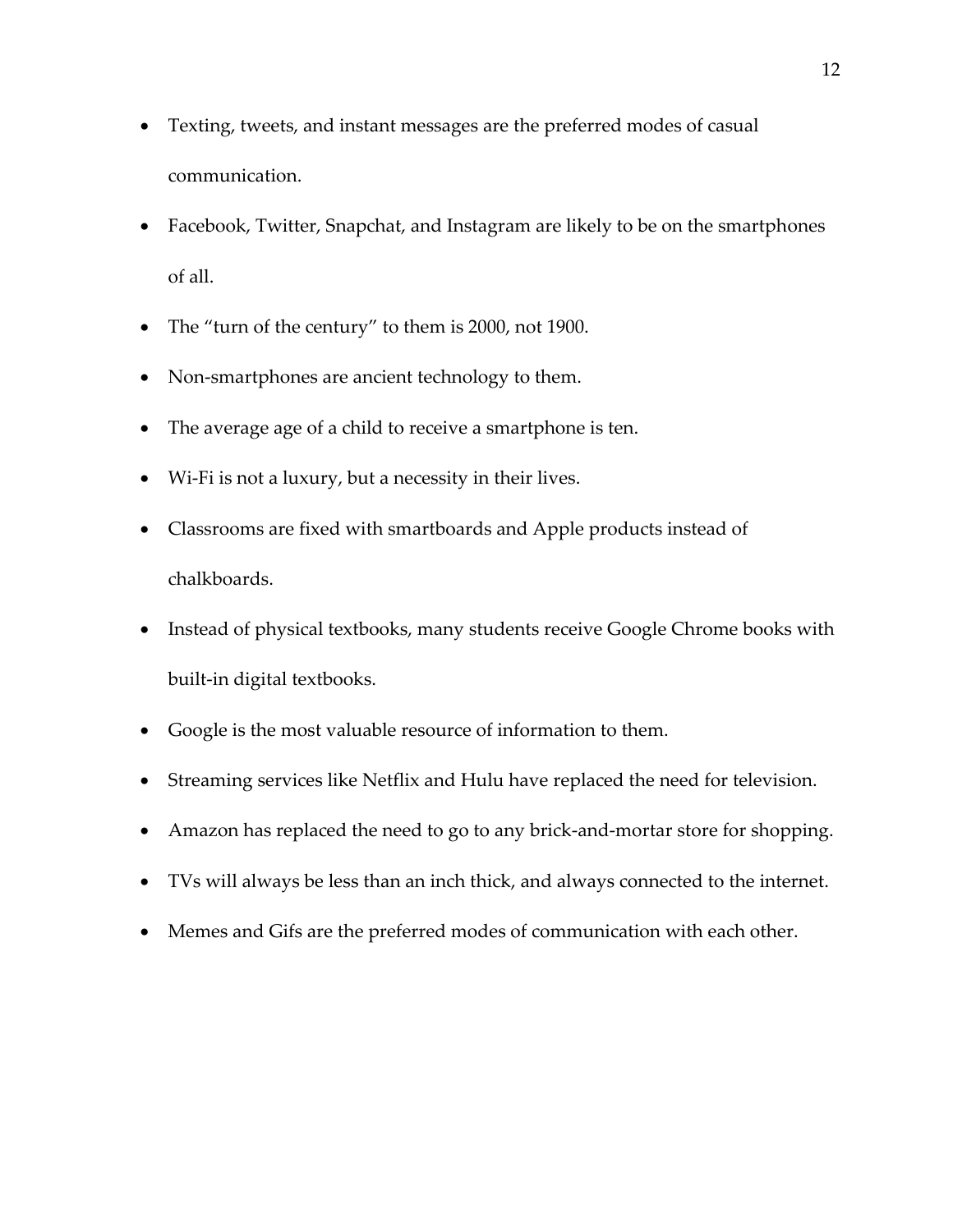Many more items could be added to this list, but the truth remains that the identifiers of this generation are vastly different than other generations in the past.<sup>8</sup> The biggest truth, the biggest identifier of this generation—they are the most unchurched generation in recent history.<sup>9</sup>

#### **What Is Their Mission as a Generation?**

With a mindset of helping fix the world, and the capability of connecting to people all around the world, Gen Z is by far the most diverse generation we have seen. $^{\scriptsize 10}$ Gone are the days of being connected only to the people who live within driving distance, or in a few square miles. Having a global reach puts them in a unique situation—they can be connected to anyone and everyone. Because of their global reach, Gen Z is influenced by many cultures, ideals, and religions. With such a diverse group of acquaintances, they do not feel the need to be connected to a single religion, but are widely inclusive and accepting.

On a smaller scale, Gen Z is also on a mission not only to fix the world in a broad sense, but fix and help the people living in it as well. When they see the problems many people are facing on a personal level, they feel the need to help in whatever way they can. Inclusivity and acceptance have led Gen Z to be the most supportive generation of

<sup>8.</sup> White, *Meet Generation Z*, 35-37.

<sup>9.</sup> White, *Meet Generation Z*, 35-37.

<sup>10.</sup> White, *Meet Generation Z*, 46.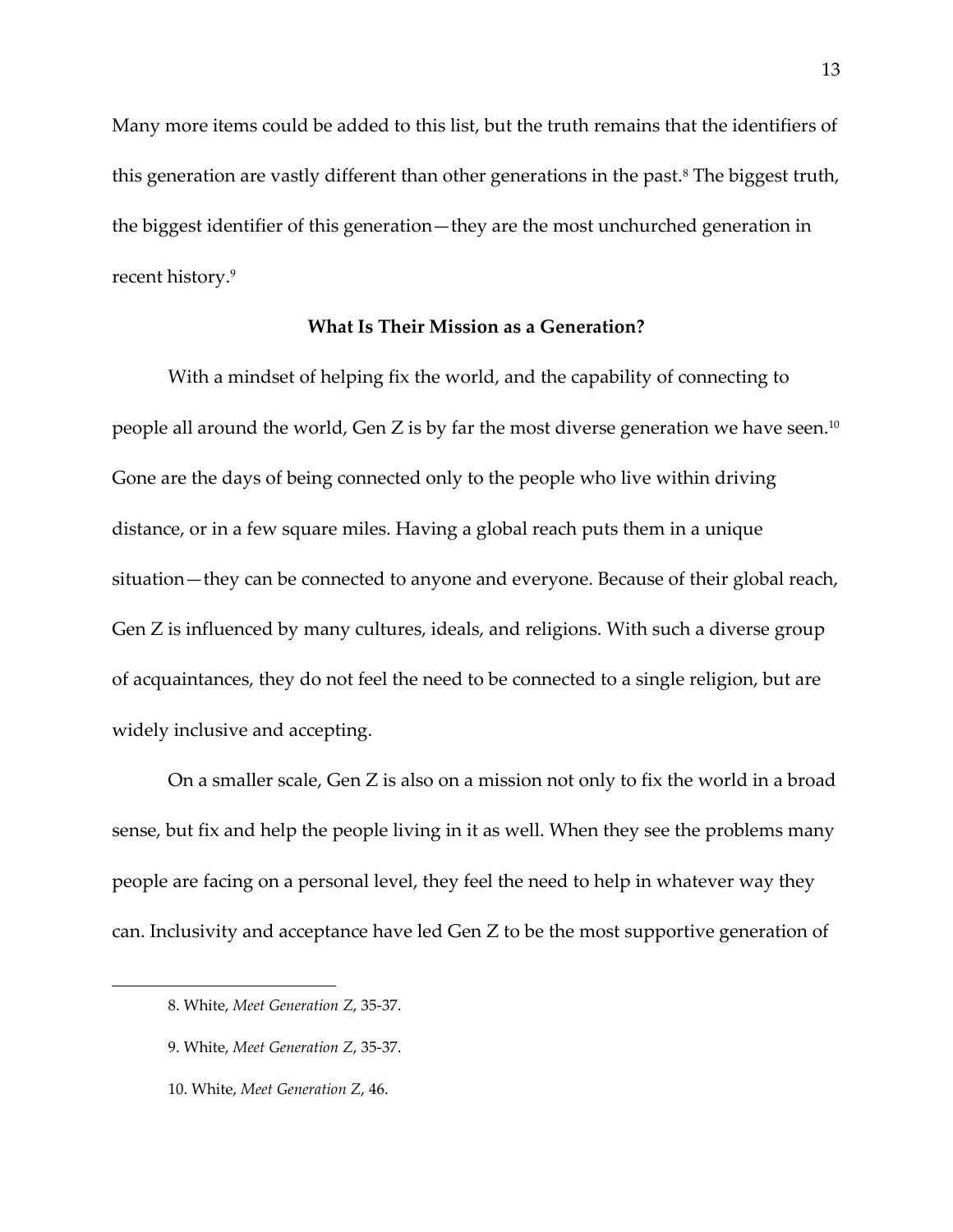homosexuality and transgenderism. This, at first, may seem like a product of this generation—as if they are the first generation to support these issues—but that is not the case. After years of previous generations trending toward acceptance and passing laws that change the way the country thinks about abortion and same-sex marriage, they are a product of previous generations.

This all may seem bad and may be painting Gen Z with a broad brush, but they have many defining characteristics that make them a generation to embrace and equip in the church. Gen Z thinks outside the box and embraces change. A few ways in which Gen Z can be a blessing to the church:

- They are very willing to start working.
- They look to be educated, but in more non-traditional ways.
- They can multi-task very well.
- Their outreach to others spans the whole world.
- They are more mature than we give them credit for.
- They love to collaborate with others.
- They are very aware of the impact an organization or church has on the world and the community around them.
- They like to pursue avenues of choices that may not be an instant win (one that may not seem to be the best choice).
- They account for the majority of market consumers (40 percent).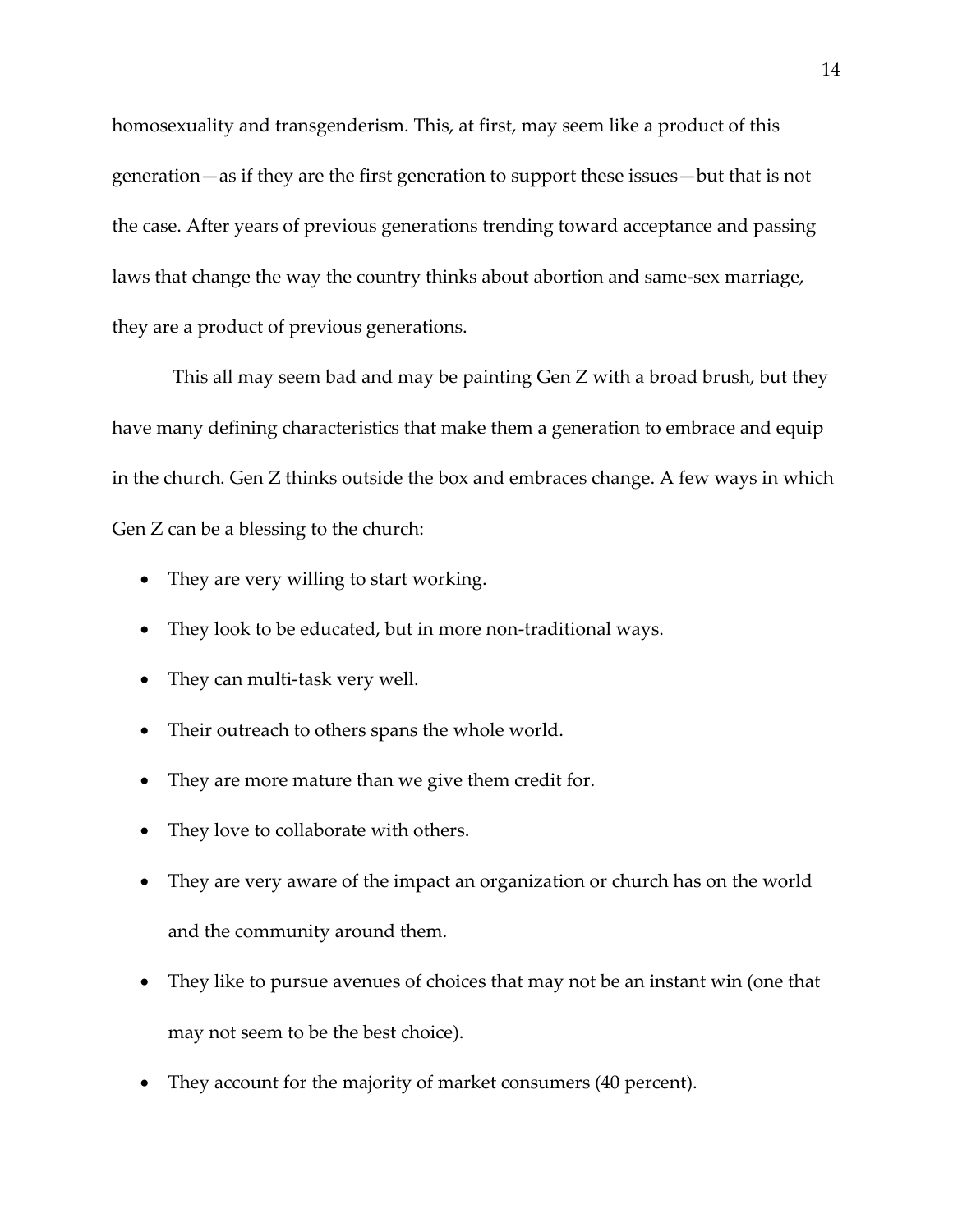- They can understand technology in a much deeper way because they grew up with it.
- They thrive on involvement that helps them feel at home in their environment.
- They embrace changes that can be a good thing in the long run.

This list may not seem to be very useful at first. These apply very well to the secular world, but these characteristics can all be used to prepare and equip the church for the current generation.<sup>11</sup> Knowing how we can reach Gen Z on their level can help the church in their in-reach and outreach to this generation of people loved by God.

#### **What Is Their View of Church?**

As a generation who is talked about so often and talked over for being so young, it can be hard to understand them for who they are, not just what we read about them.<sup>12</sup> This is a big dilemma for churches around the country. We hear in the news and in the media about who this generation is and too often we may not take the time to get to know the people in our midst and the generation that will fill the pews in the coming years. We see them as the connected generation, and that is a true point. Their connection defines who they are. With most of their lives being shared on an online profile, they crave the feeling of being connected, but that does not necessarily equate easily to the church environment. With previous generations, specifically Gen X, their

<sup>11.</sup> White, *Meet Generation Z*, 48.

<sup>12.</sup> Kinnaman, *The Connected Generation*, 21.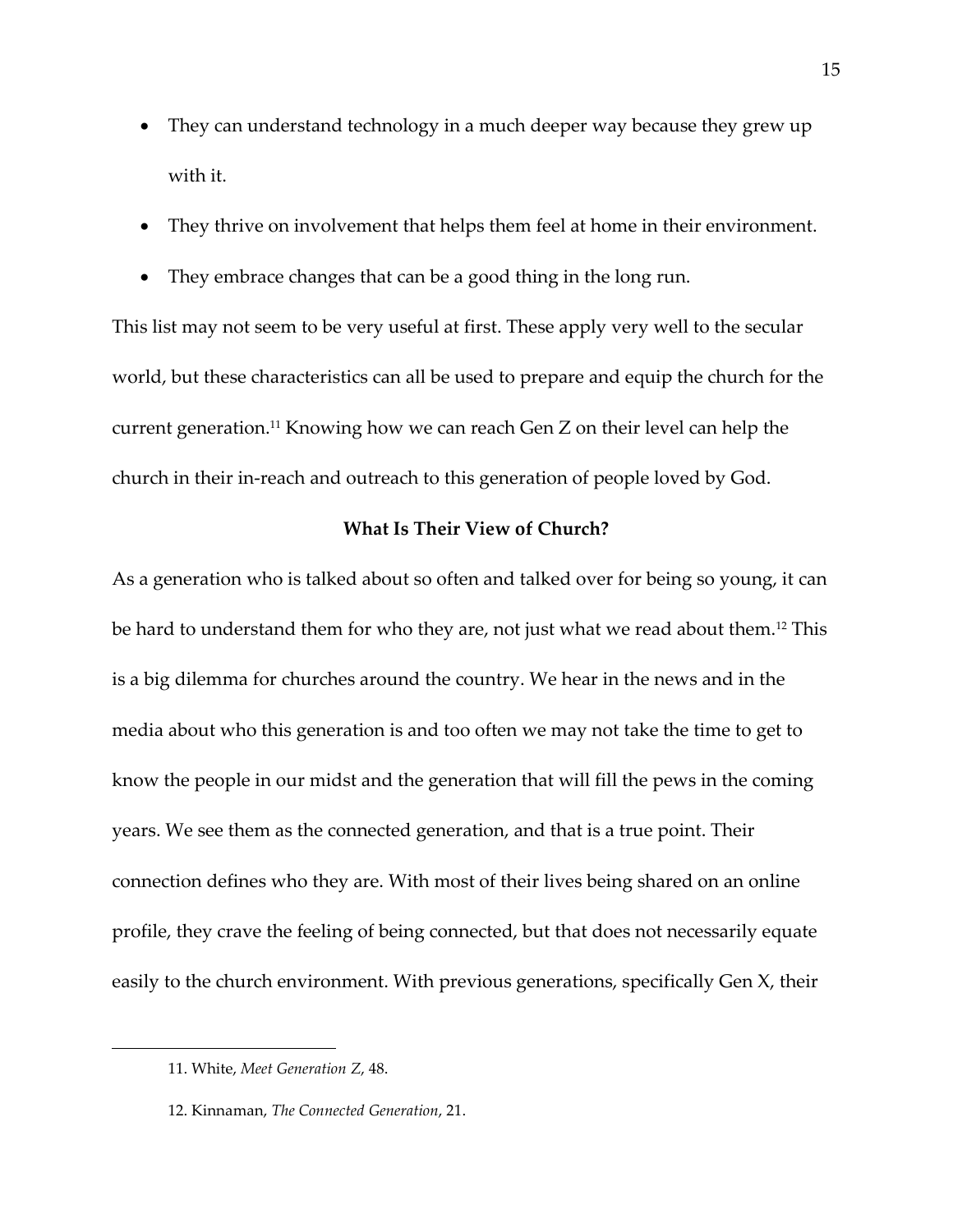mode of connectivity was person-to-person. Gen X did not have the luxury of the internet, so they relied on church as one way to connect them to others of the same faith and of the same ideals. Attending church was a way to make new friends and become close to people who shared their same mindset and had similar experiences. Today, all that needs to be done is change your preferences on your Facebook page and you are all set; you are connected to a group of people who think, talk, and feel the same way you do without leaving the comfort of your own bed.

In a survey given to students at Wisconsin Lutheran College, they were asked what they enjoyed and disliked about worship. For the eighty-one students that completed the survey, fifty-nine (72.8 percent) of them attended worship growing up on a frequent basis. One of the biggest draws for them in worship was singing. This does not seem surprising. With access to an infinite amount of music in their pockets on their phones, they listen to music constantly. Music attracts them and can influence them. One dislike of the music in their church going experience is the "out of date" or "old" hymns. While all the responses were not negative, the majority of them showed a mild sense of contempt for the music they experienced in church. In many churches who only use an organ, hymns may seem ancient and slow. Churches who take advantage of piano and praise ensembles consisting of guitar, bass, and keyboard may be more appealing to younger audiences. While this is not the general consensus of all, the move toward more contemporary styles of worship seem to make them hopeful. Depending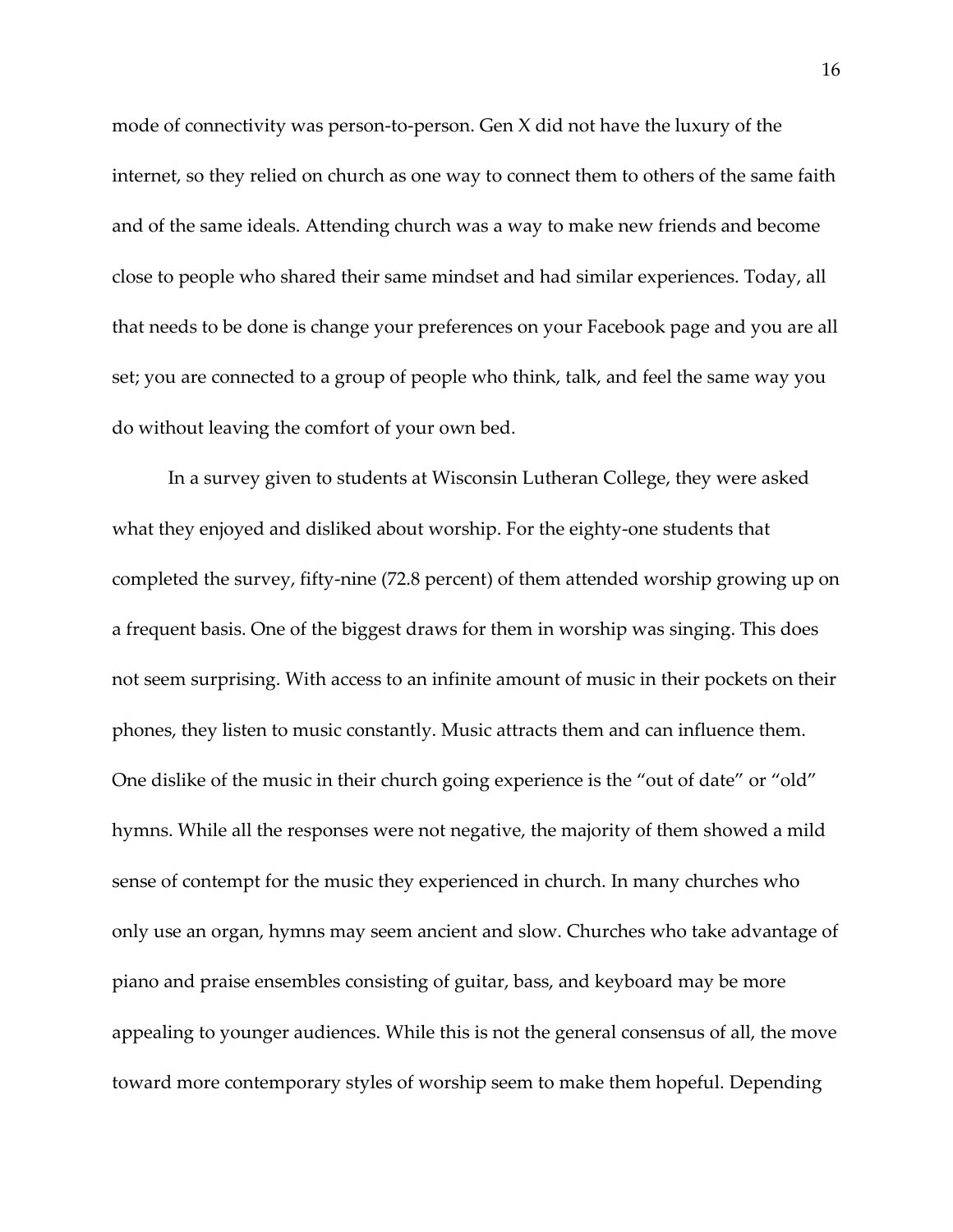on the congregation, options for leading music in worship will vary. Each congregation could continue to look at how they can improve worship to best serve the worshippers. With the introduction of the new *Christian Worship* hymnal in 2021, there were some in the survey that had high hopes that it would change their mind about worship. While the purpose of the new hymnal is not to make everything more contemporary, the options and resources available might benefit many congregations.

Another opinion the survey brought out was that the church service seemed too rigid and formal. To a generation whose attention span is shorter than previous generations, they need to be visually or aurally stimulated constantly. The services they grew up with became so engrained in them that the repetition became monotonous and boring.

Young people engage in a nearly constant search for fresh experiences and new sources of motivation. They want to try things out themselves, distaining selfproclaimed experts and "talking head" presentations. If something doesn't work for them, or if they are not permitted to participate in the process, they quickly move on to something that grabs them. They prefer casual and comfortable to stuffy and stilted. They view life in a nonlinear, chaotic way, which means they don't mind contradiction and ambiguity. They may tell someone what that person wants to hear, but then do whatever they desire.<sup>13</sup>

When reading this quote through the lens of leading worship, it may seem impossible to please Gen Z. We cannot just stand up there and fly by the seat of our pants in worship just to cater to this generation. Having an order of worship that we follow is

<sup>13.</sup> David Kinnaman, *Unchristian: What A New Generation Really Thinks About Christianity … And Why It Matters* (Grand Rapids: Baker Books, 2007), 23.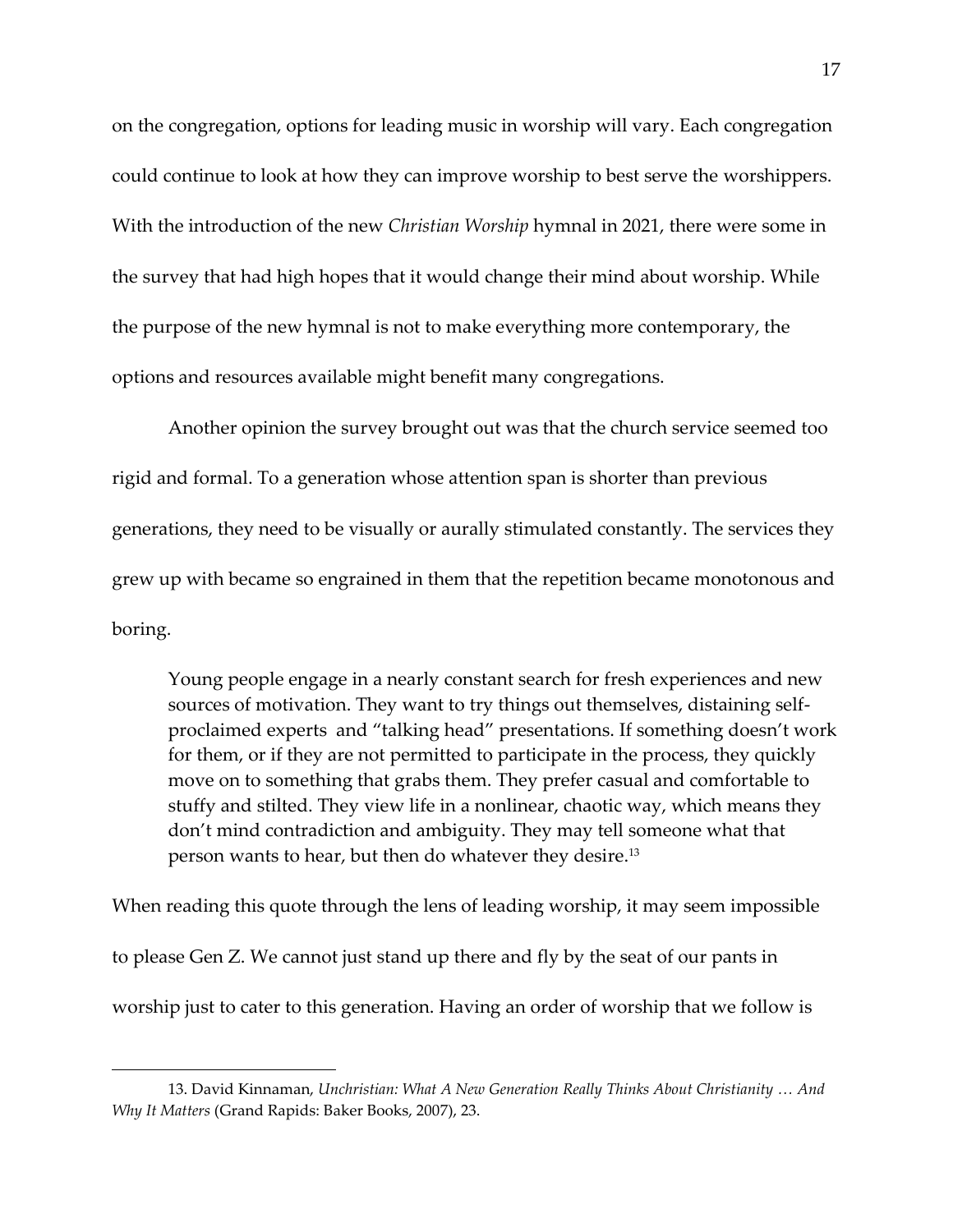important to the structure of worship and has always been a part of the church. I believe one way in which we can shake this view of "stiff" worship is by explaining why we do the things we do. Why do we have a confession of sins at the beginning of the service? Why do we follow the same structure, but with different words? Teaching people the purpose of the form of worship may help them find an appreciation for the service. One must be careful not to just cater to the needs of Gen Z, because they are not the only people in church, but to teach, teach, and teach. With the integration of the new hymnal in winter 2021, there will be new resources to help educate members about why we worship the way we do and how worship has changed, but also stayed rooted in God's Word.

It also helps to listen. With Gen Z craving new experiences, it can help to get their feedback as to how we can improve worship to fit their spiritual needs. If that means using alternate settings of worship once or twice a month, it may pay dividends with engaging this newest generation. Believe it or not, spirituality is very important to Gen Z, but it is not always a single top priority. While the sinful nature always resists spirituality in any generation, one can see how Gen Z wants to find a sense of purpose and belonging together.

Spirituality is important to young adults, but many consider it just one element of a successful, eclectic life. Fewer than one out of ten young adults mention faith as their top priority, despite the fact that the vast majority of Busters<sup>14</sup> and

<sup>14.</sup> Born between 1965 and 1983 (Gen X)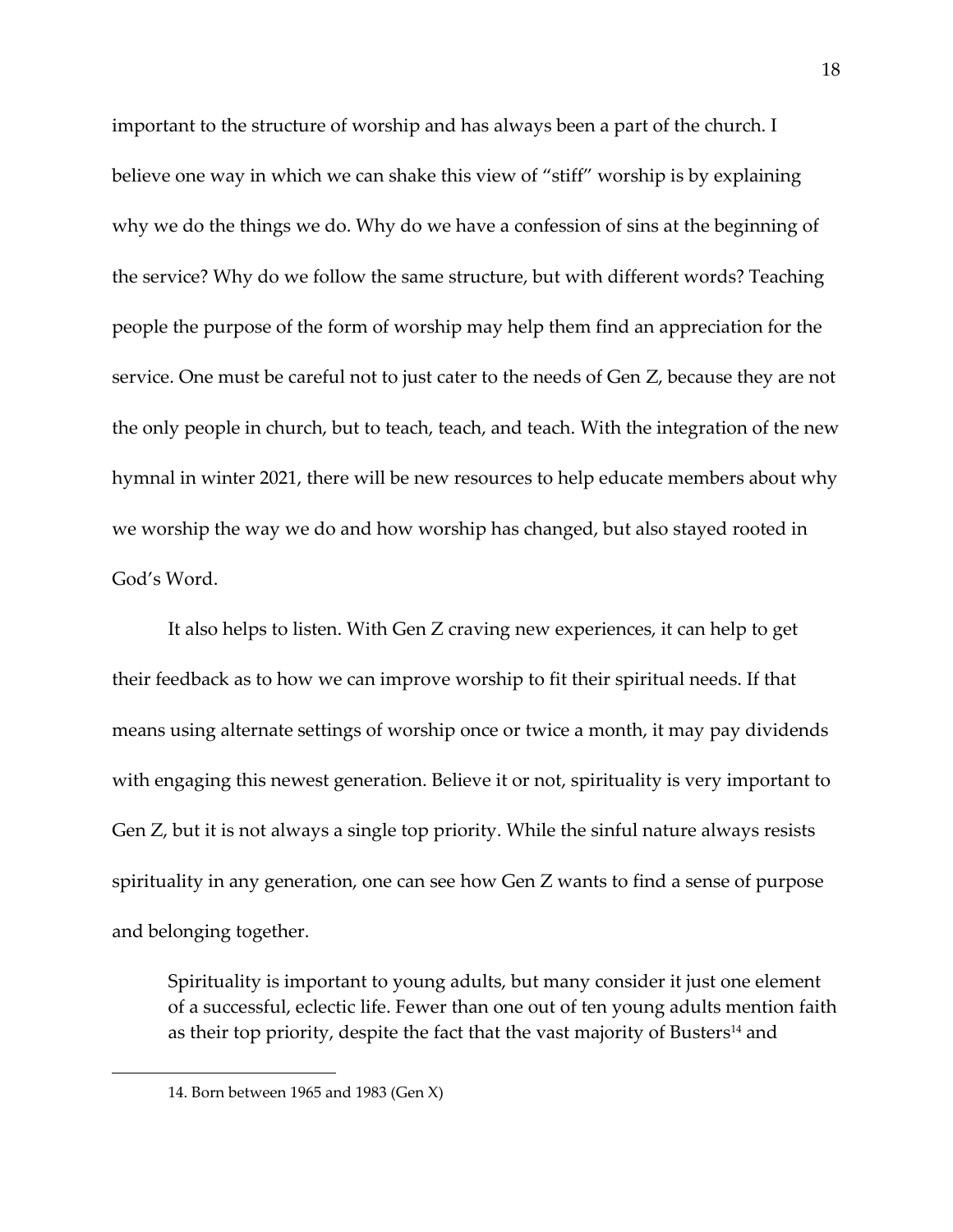Mosaics<sup>15</sup> attended a Christian church during their high school years. Most young people who were involved in a church as a teenager disengage from church life and often from Christianity at some point during early adulthood, creating a deficit of young talent, energy, and leadership in many congregations. While this is not a uniquely Buster or Mosaic phenomenon many Boomers did this too—our tracking research suggests that today young people are less likely to return to church later, even when they become parents.<sup>16</sup>

According to the research done in the book, *Unchristian: What A New Generation Really Thinks About Christianity*, "Young adults enjoy challenging the rules. They are extremely—you might say innately—skeptical."<sup>17</sup> When church does not sit at the top of the priority list in the lives of Gen Z and when they are skeptical of what is placed before them, church can become an obstacle to their faith.

#### **Why Are They Skeptical about Church?**

The connection that Gen Z has with the world can be a great tool for them, but it can also be a stumbling block in the way of their faith and their view of church. The world has a view of Christianity, both a positive and negative view. In the church, we cannot claim to be sinless and spotless in our appearance at all times. We are sinful too. There have been times when some certain denominations of Christianity have tarnished the Christian name. With other denominations, the conservative viewpoints they hold clash with the progressive and accepting viewpoints of the world. When Gen Z sees how the

17. Kinnaman, *Unchristian*, 21.

<sup>15.</sup> Born between 1984 and 2002 (Millennials and Gen Z)

<sup>16.</sup> Kinnaman, *Unchristian*, 23.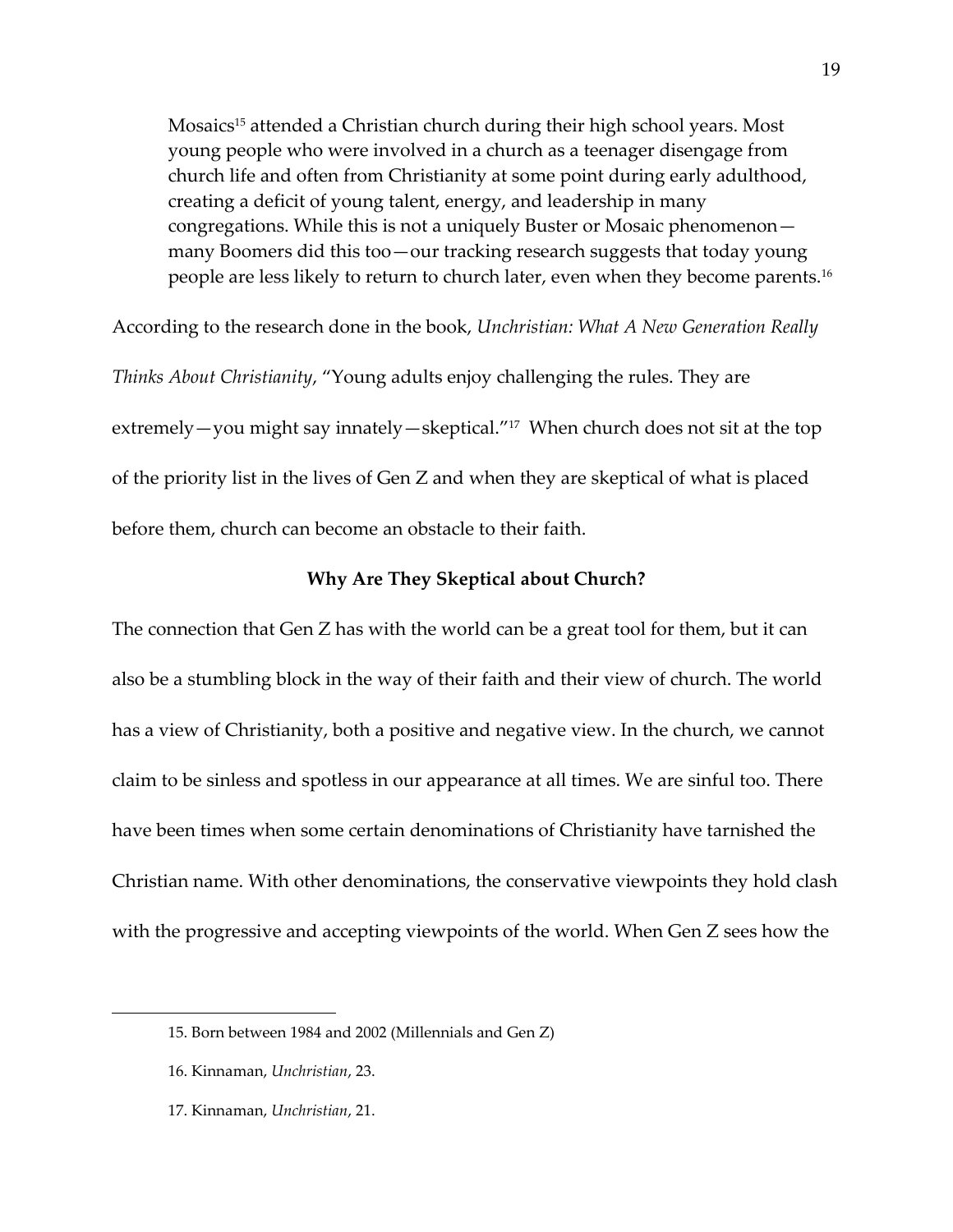rest of the world views Christianity, they become extremely skeptical of their involvement in the church. As mentioned before, they are hyper-aware of their impact on the world and are extremely self-aware of how the world views them. If they attach themselves to a church that has any negative connotations in the community, they may have hesitations doing so.

Six themes have been shown to become the basis of skepticism among Gen Z with the first being that the church is hypocritical. When we preach the message of the Bible, how we are to lead better lives in the light of our forgiveness, and the world sees us do the opposite, it leads them to deem us hypocrites. They claim we do not always practice what we preach, and sadly that, on occasion, holds true. We cannot stand up to the perfection God demands and the secular world is our witness. We have never been perfect in our actions, but we strive to live lives centered on the example Jesus has given us.

The second theme is that we are too focused on numbers. When we do outreach, to the world it seems like we are too focused on numbers and not the people we want to join the church. When Gen Z feels like another number or statistic to boost attendance, they veer away from it. We are also viewed as wanting more money. Offerings are taken and sermons are preached on giving to the church. To an outsider, it may seem like we are greedy for money, not caring for the souls of the people in the pews.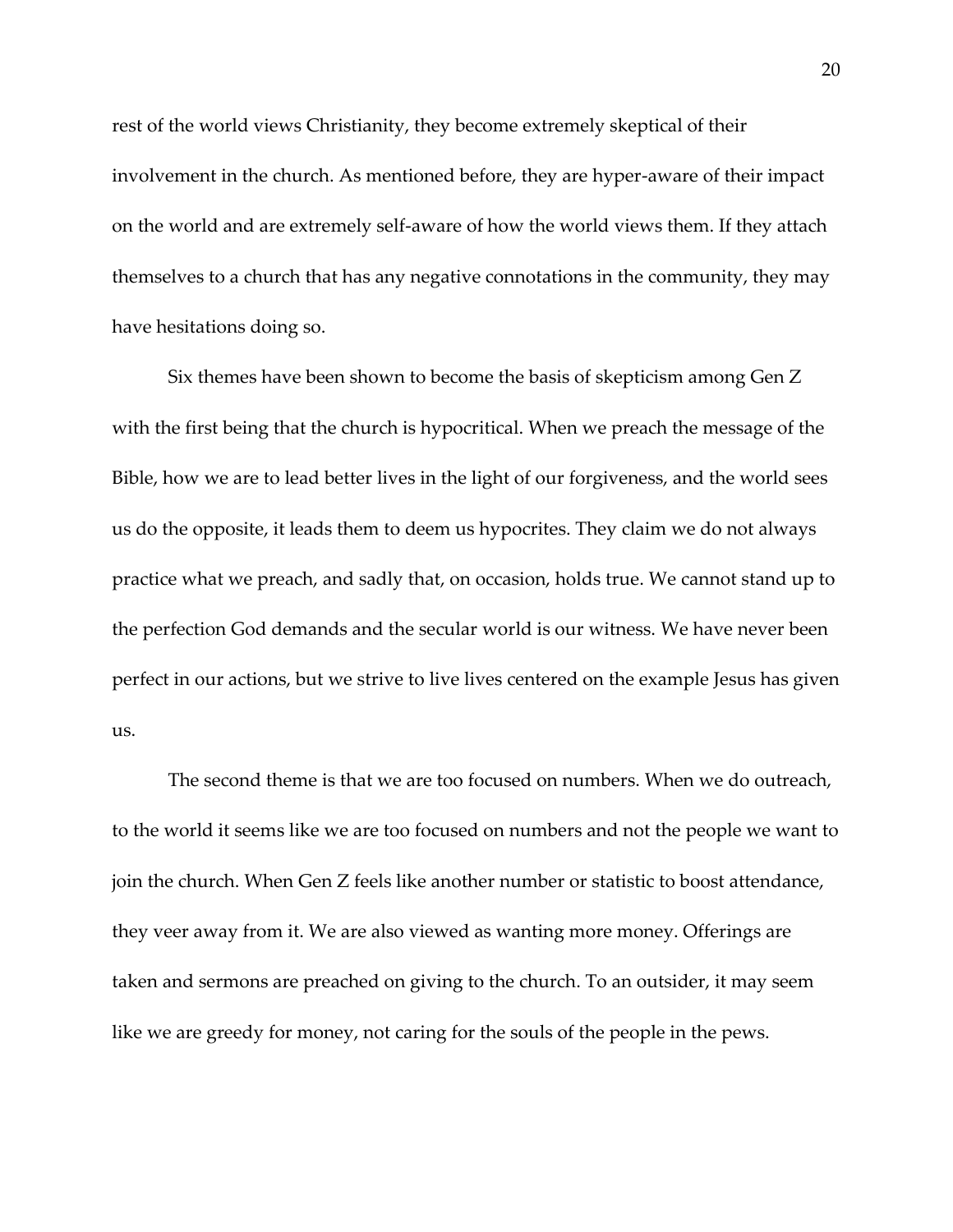The third theme is that we are an "anti" church. We are anti-homosexual, antiabortion, anti-acceptance, anti-personal freedom, etc. To the world, we may seem like doctors who are trying to cure the world of its illnesses. It can be extremely difficult for young adults to side with a church body that seems so anti-everything. Because Gen Z is the most accepting generation the world has ever seen, their belief clashes with what the Bible teaches and what the church preaches.

The fourth theme is that we are sheltered, old-fashioned people. We are so focused on the way things used to be that we are out of touch with the world. We like to try and solve things with simple, blanket statements instead of talking about the complex issues at hand. We talk about people who lived more than 2000 years ago and try to apply their way of life to our own. We live in the past. While there may be no sense of history in this generation, we believe that the Bible is based on historical facts that involved actual people.

The fifth theme is that for a church that does not like to be involved with politics, we come off as very right-wing conservative. With Gen Z being a very diverse generation politically, being associated with a strictly conservative church body does not sit well with them.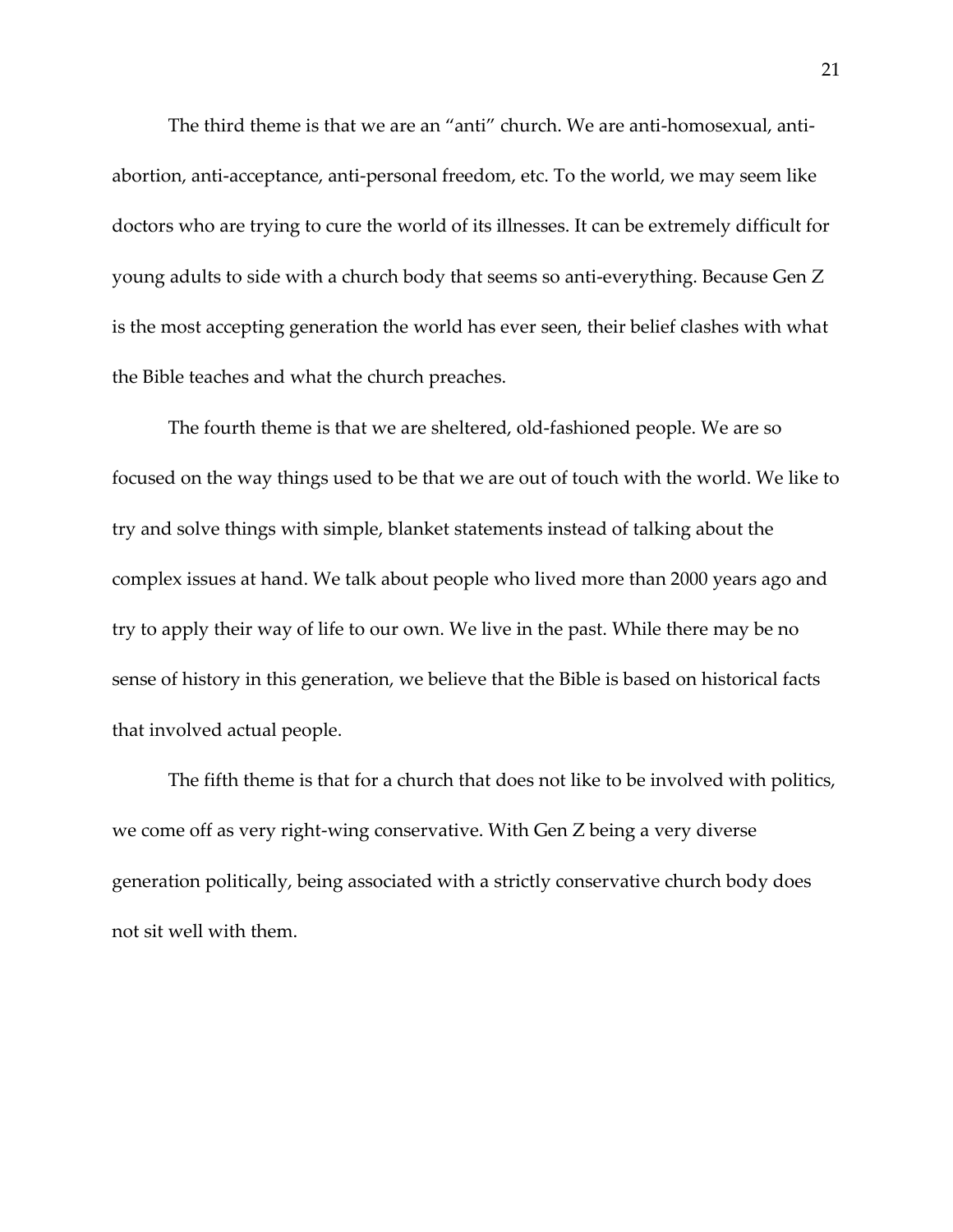The last theme spoken about is that we are a very judgmental religion. We are seen as people that are quick to point out the sin of the world around them and not fixing the issues in their own homes and churches.<sup>18</sup>

These themes can be easily refuted by those in the church. We can have a rebuttal to every one of the accusations against us, but that does not take away the fact that they exist. The world sees us through the lens of these themes and I am sure many more could be added to that list. When Gen Z hears and sees how the world views the church and is influenced by those themes, it can be difficult for them to justify associating with such a church. They are skeptical by nature.

Does this perception matter though? Why should we care so much about how the world sees us? If we continue preaching the message of the gospel, that should be enough. The reality is, perceptions do matter. If the themes mentioned above are becoming such a stumbling block to the faith of the most recent generation, then unless we address this perception, it will be next to impossible to reach them, even within the church.

What people think of Christians can change. Another reason Christians should care about the image of their faith is that people's attitudes are constantly in flux, particularly in a society that is as fluid and dynamic as ours. Just a decade ago the Christian faith was not generating the intense hostility it is today. If the Christian faith has image problems today, the every-changing environment means we will have opportunities tomorrow to change those perceptions. They won't happen if we try simply to make ourselves look good. The reputation of

<sup>18.</sup> Kinnaman, *Unchristian*, 29-30.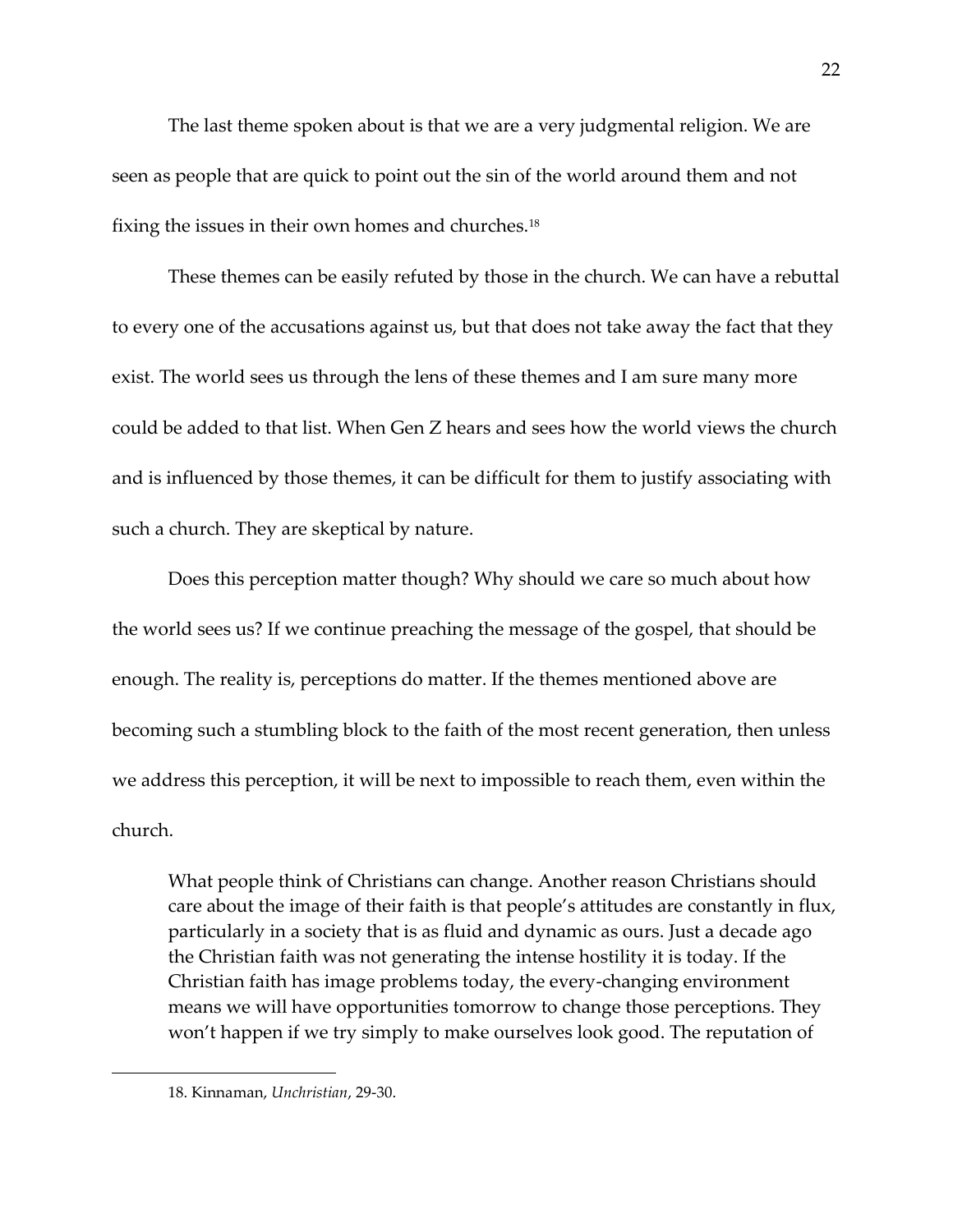the Christian faith should never be managed or spin-doctored, but we can change how we're known by becoming more Christ-like.<sup>19</sup>

Becoming Christ-like is not only understanding what being Christ-like means, but to use it in our outreach and in-reach. In the church, it is vitally important to preach and teach this to members. What we do and how we carry ourselves matters. It not only matters to our God, but it shows itself to the world around us. Not only is it important to preach and teach this in the church, but this attitude begins in the home. During a child's most influential years, during adolescence, no one has more sway in and on a child's life than their parents. Generation Z has been influenced the most by their parents who, for the most part, belong to Generation X. If Gen Z has mostly been influenced by their parents, then why do they have trouble following in their footsteps of faith? The next chapter will discuss Gen X and their influence on their children, Gen Z.

<sup>19.</sup> Kinnaman, *Unchristian*, 37-38.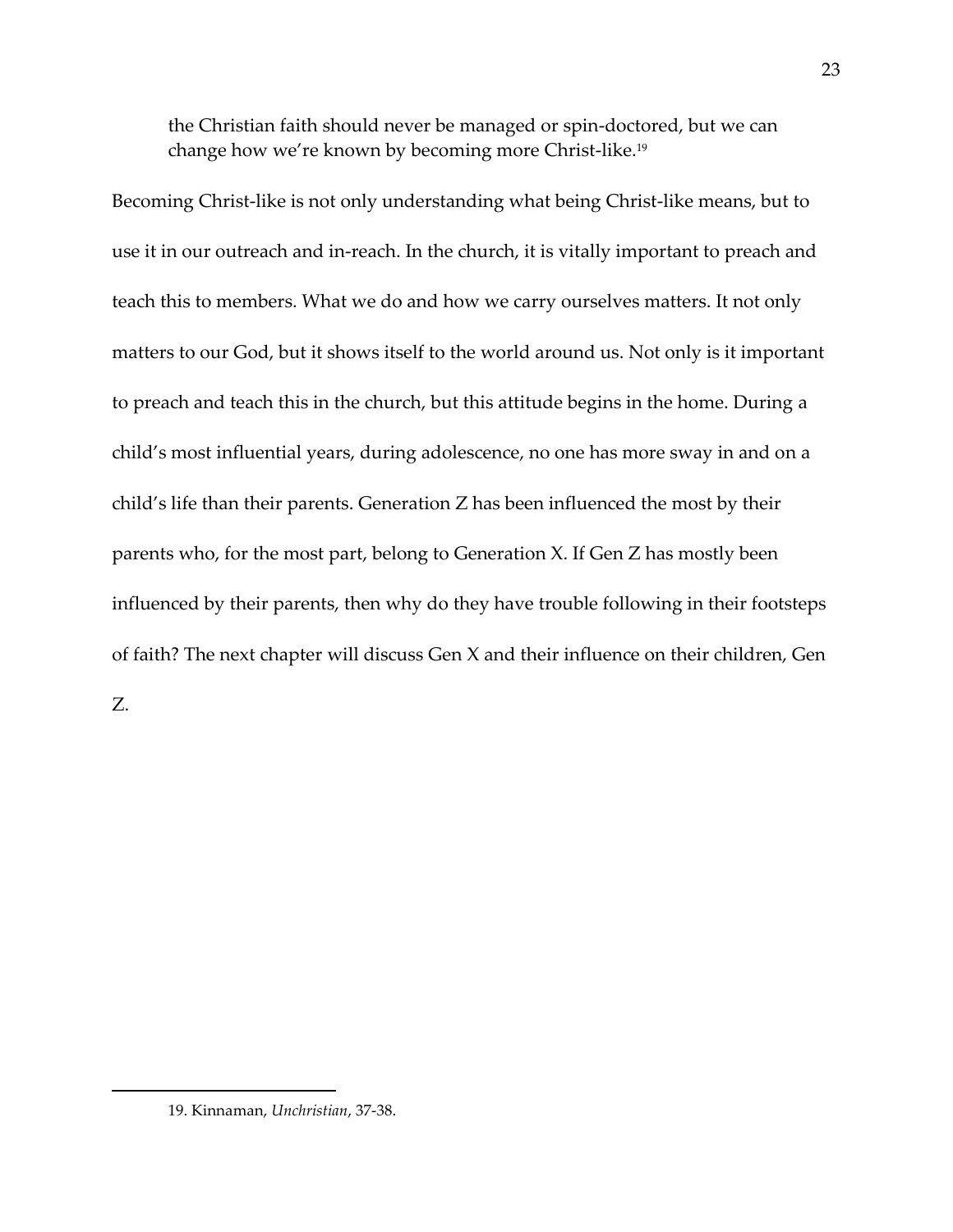#### PART II: PARENTING GENERATION Z

#### **Who Are Their Parents?**

For the most part, the portion of Generation Z who are at a point in their lives where they question their faith grew up with Generation X parents.<sup>20</sup> Gen X was a generation defined by hope. They were hopeful of finishing school, the ability to get a job, having a family, and overall hopeful for the future ahead of them. They had hope in things they could, to some extent, control. They did not as a majority, however, possess hope about who was ultimately in control of everything: God.<sup>21</sup>

This generation's well-documented experiences with divorce, child abuse, and domestic violence have caused them to be largely disconnected from others. Many struggle with the legacy that their parents have given them—difficulty with commitment, intimacy, and relational integrity. Some do not know how to relate well; others simply keep their emotional distance. This is not to say that many do not have significant, deep relationships. They clearly do, but as a generation they do not understand others well. They have difficulty in family relationships, dating relationships, and friendships.<sup>22</sup>

<sup>20.</sup> White, *Meet Generation Z*, 51.

<sup>21.</sup> Todd Hahn, *GenXers after God: Helping a Generation Pursue Jesus* (Grand Rapids: Baker Books, 1998), 18.

<sup>22.</sup> Hahn, *GenXers after God*, 19.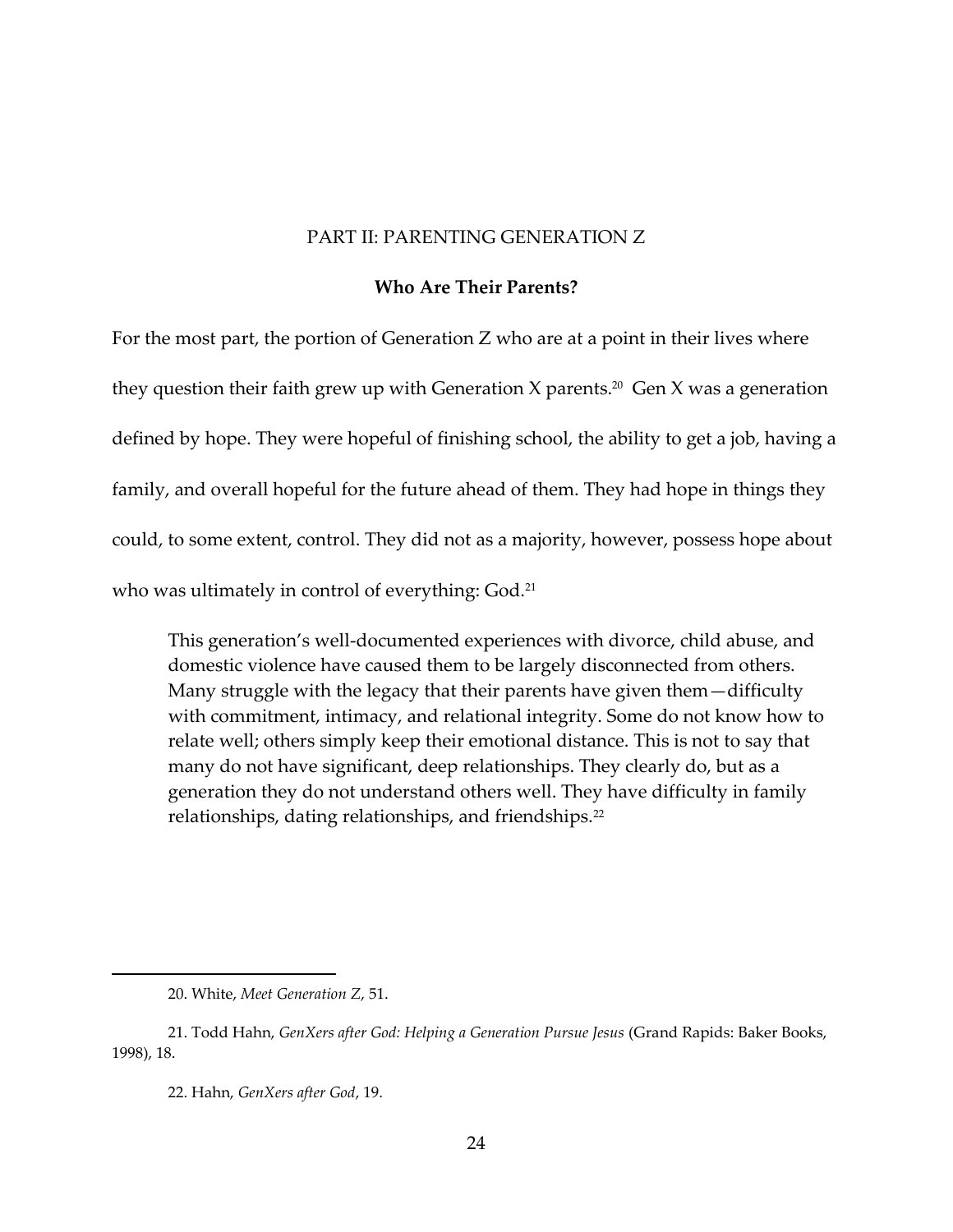A disconnected generation parenting the connected generation. What made Gen X a generation of disconnected people struggling with their relationships? In the case of many parents of Gen X, they were often too busy working to look after their children when they came home after school. Without much supervision, they did not experience much consequence for their actions, but when they did, it was met with punishment.<sup>23</sup> Many children also grew up in split homes with divorced parents as divorce rates slowly continued to rise. They focused on having relationships with their friends who slowly became their family more than their actual family. Family was not always the people living in the walls of a home who shared the same blood, but those chosen to be members of a family by choice. This sense of independence caused Gen X to feel alone to fend for themselves.

Gen-Xers do not see their independence or individualism as a selfish pursuit but rather one of self-protection and preservation. On both the collective and individual levels, Xers see themselves as being alone in the world, unable to depend on others for support and needing to make their own way in life. Where Boomers carry with them a sense of needing to pull themselves up by their bootstraps while the community is there to support, affirm, and encourage them in their endeavors, Xers feel more that "I have to do it myself; no one's going to help me, and I'm going to do it my way." This sense of being alone in one's journey is rooted in Xer's historical location in both American society and the home. Time and experience have shown Xers that they generally are alone, and while their family or community might not actively oppose their efforts, they are unlikely to experience much direct support.<sup>24</sup>

<sup>23.</sup> Hahn, *GenXers after God*, 132-136.

<sup>24.</sup> Elisabeth A. Nesbit Sbanotto, *Effective Generational Ministry: Biblical and Practical Insights for Transforming Church Communities* (Grand Rapids: Baker Academic, 2016), 86.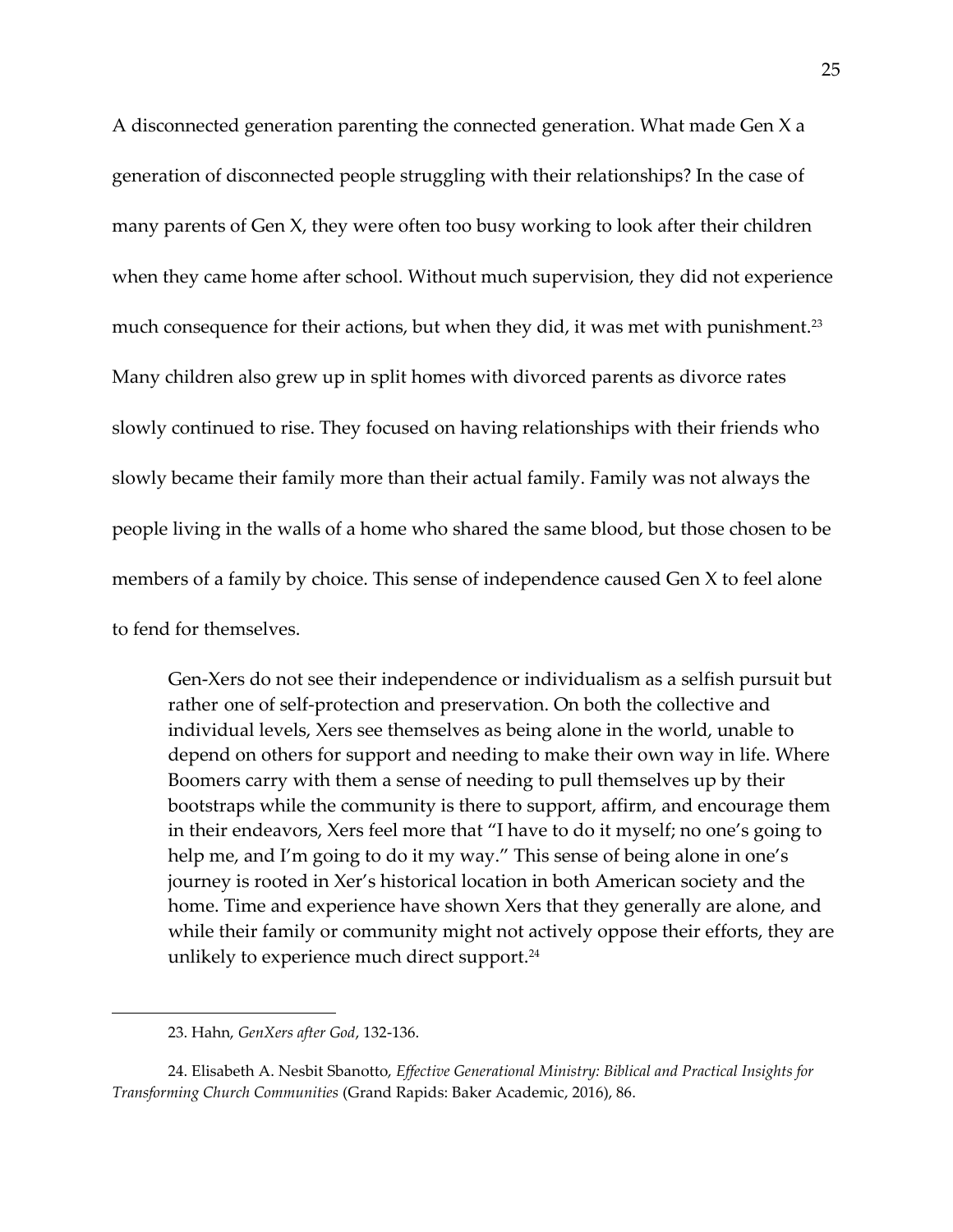This quote from Elisabeth Sbanotto might help show the reason why Gen X raised their children the way they did. It can give an understanding of the mindset they had going into adulthood and how they want the lives of their children to be. They wanted their children to have, like many generations before them, a better childhood than they had growing up. They wanted them to experience life without the struggles they endured.

While Gen X is statistically more religious, that does not mean they are automatically on board with religion, more specifically Christianity.<sup>25</sup>

In keeping with the rest of their values and lived experiences, Xers' skepticism is only perpetuated when "people talk about Christian values and Christian principles but then, they're not very Christian." In a world where Xers value close relationships of authenticity, transparency, and equality, any religious or spiritual community that presents a holier-than-thou persona or attempts to elevate one member of the community or congregation above the others will be viewed with much skepticism if not outright rejection. $^{26}$ 

Gen X wants religion to be real. Being an overly suspicious generation, they, like the Boomer generation, liked to question institutions, and in this case, religious institutions.<sup>27</sup> This quote shows how many of the thoughts and feelings Gen Z has about religion do not come from a vacuum; they come by influence from their parents.

When looking for relationships outside the family, Gen X would sometimes turn to others in the church. Church was a place where they could find others who perhaps

<sup>25.</sup> Gen X (77 percent) compared to Gen Z (66 percent).

<sup>26.</sup> Sbanotto, *Effective Generational Ministry*, 106.

<sup>25.</sup> Tom Beaudoin, *Virtual Faith: The Irreverent Spiritual Quest of Generation X*, (San Francisco: Jossey-Bass, 1998), 177.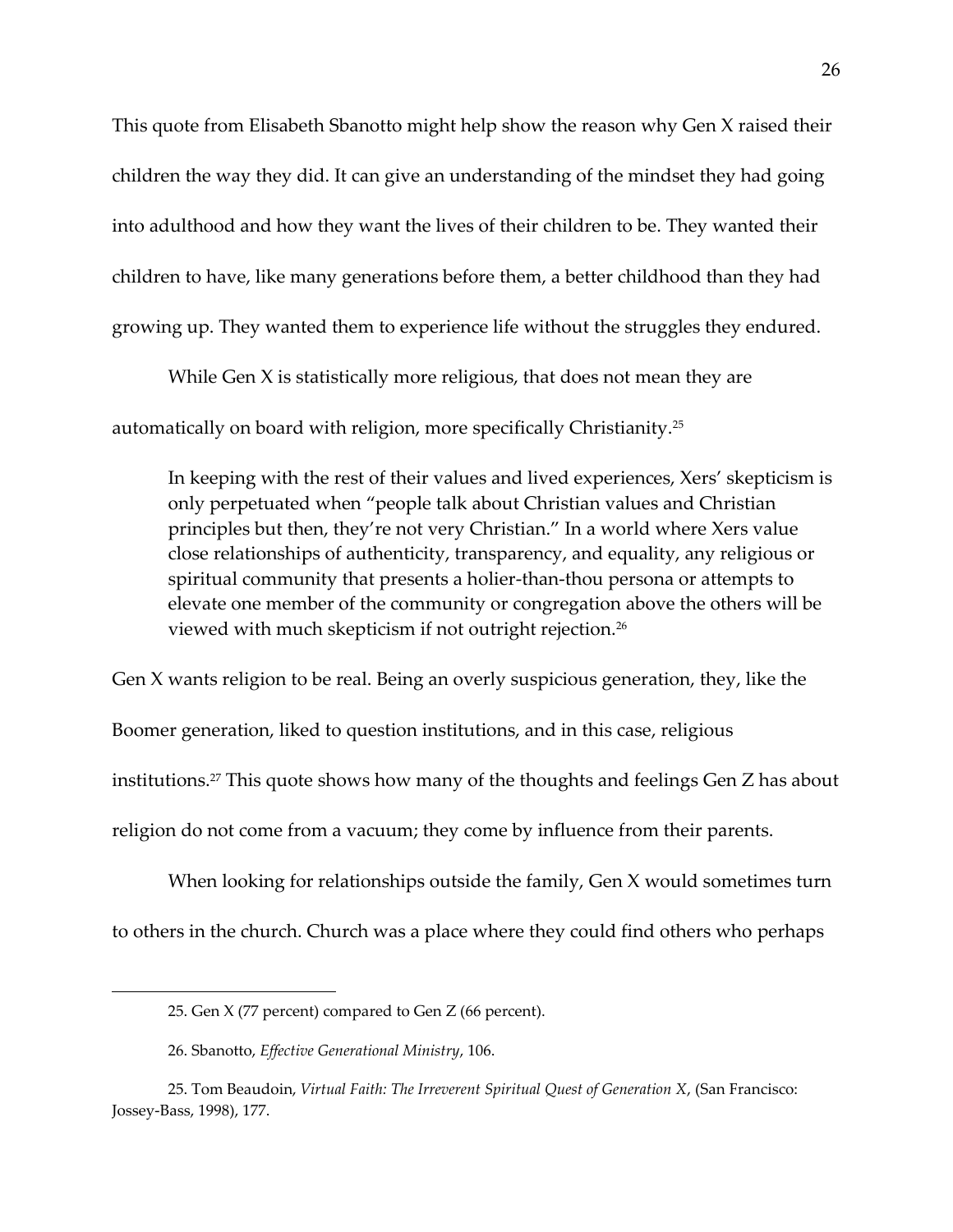understood the struggles they went through and find answers to their problems in the Bible. While not all were associated with a religion, they were a much more churched generation. Despite this fact, we can see that Gen Z's view of church was affected by the way their parents thought of church. Statistics continue to show the decline in Gen Z slowly when it comes to their association with a religion. $^{28}$  Why is that the case? Why are the young people in our world today struggling to follow in the faith of their parents?

#### **How Were They Raised?**

Much like their parents, Gen Z is largely self-reliant when it comes to fending for themselves as children. Gen X continues to raise their children with this question constantly on their mind: "Am I being a helicopter parent?"<sup>29</sup> Because this question of being a helicopter itself over the minds of their parents, Gen Z has been given more opportunities for connections than any previous generation.<sup>30</sup> The independence Gen  $X$ felt when they were children is showing itself in the way they raise their children. Play dates, club sports, and extracurricular activities became wildly popular with Gen Z. When given the opportunity, many parents also might simply give their children a

<sup>28.</sup> From 77 percent in 2009 down to 65 percent in 2019.

<sup>29.</sup> A "helicopter parent" is a parent who seems to be constantly hovering over their children frequently asking their whereabouts, what they are up to, and being overprotective in nature.

<sup>30.</sup> White, *Meet Generation Z*, 51.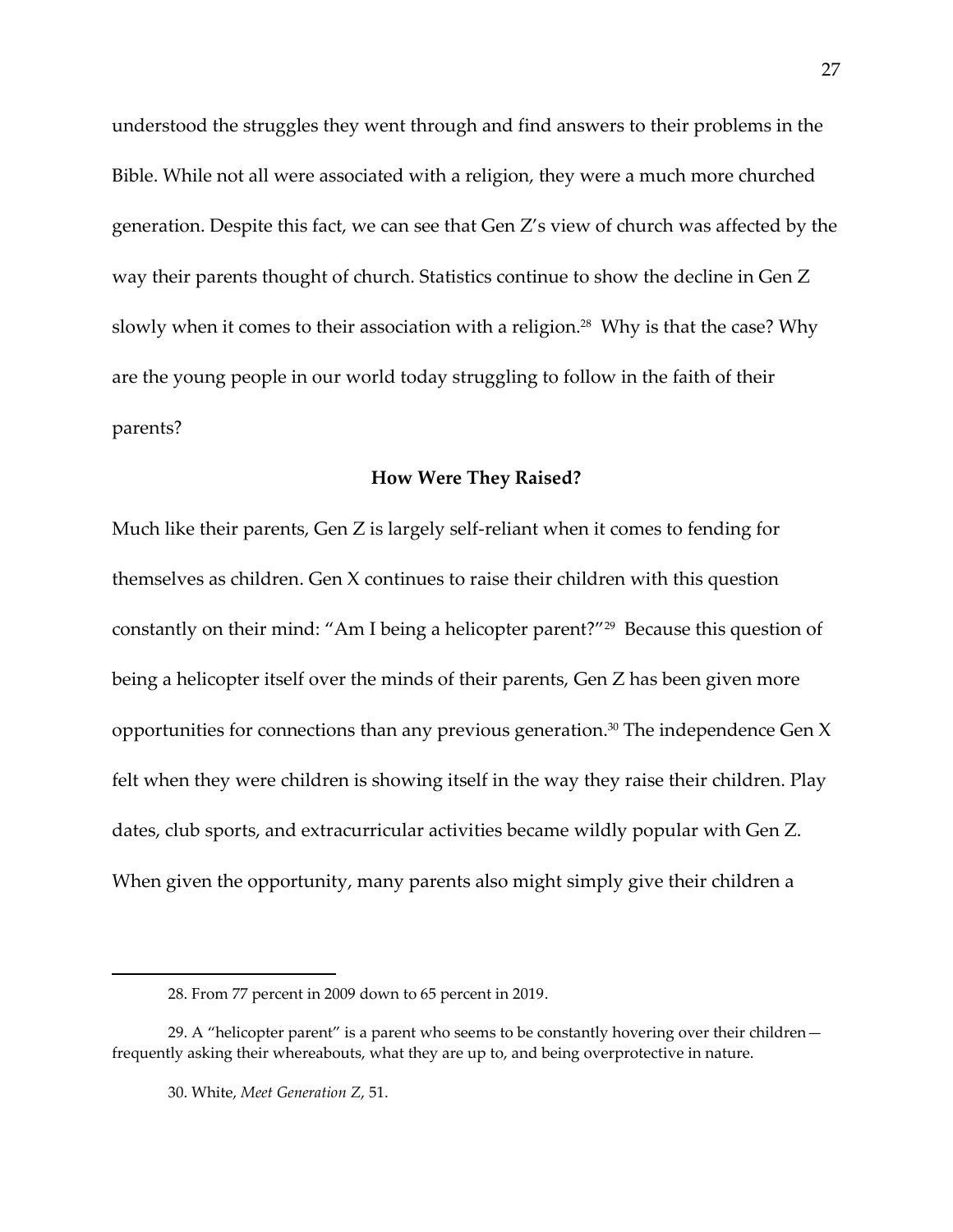screen to parent them because they know it can keep them occupied for much longer than anything else.<sup>31</sup> Parents who worry about and constantly keep tabs on their children risk the "helicopter" title, and this fear has led Gen Z to be raised by an underprotective generation. When parents become under-protective and let their children fend for themselves, they feed into a disconnect with their children. Disconnected children do not always respond well to discipline and begin to turn into little adults. Little adults tend to not respond to parenting the same way children do. "The issue isn't always that parents are unwilling to assert their authority. Sometimes they believe that they are helping their children by stepping back and letting their kids decide. Here's an example of what not to do—in other words, an example of how many American parents now behave."<sup>32</sup>

Having raised "little adults," when it comes to attending church, parents may not have the respect of their children to listen to them and attend regular Sunday worship. Without the respect, and the lack of influence by the parents, one can see the dilemma: strained relationships in the home leading to diminished worship attendance.

Not only is the worship attendance diminished, but the outlook of what religion means for the family. Of the responses I received from a question in my survey of

<sup>31.</sup> "Screen" here can refer to a smartphone, tablet, TV, or game system.

<sup>32.</sup> Leonard Sax, *The Collapse of Parenting: How We Hurt Our Kids When We Treat Them Like Grown-Ups*, (New York: Basic Books, 2016), 27.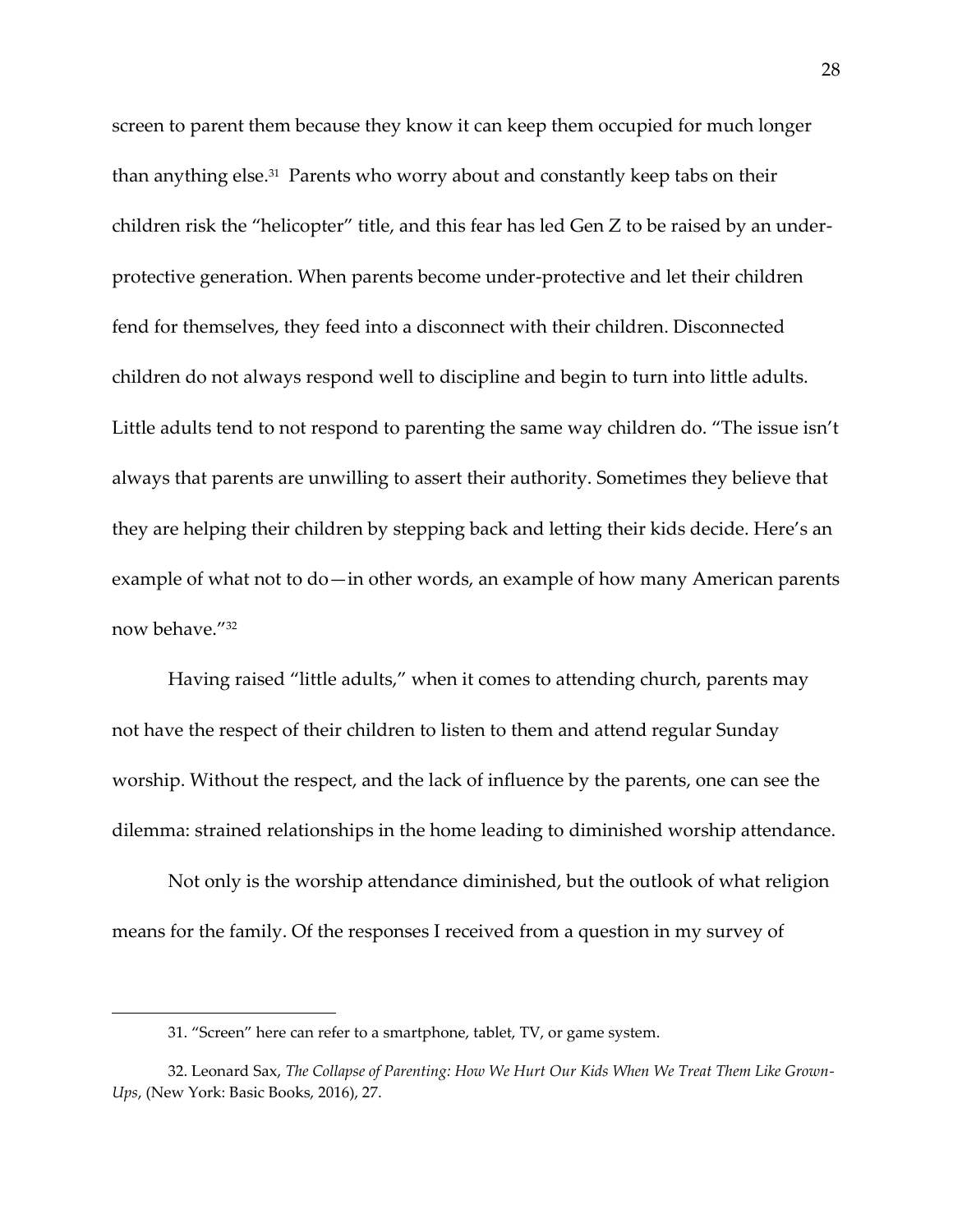college students, asking if religion was talked about in the home, roughly 67 percent of students answered that their families talked about religion every once in a while, while roughly 17 percent said that they never talked about religion at home. When religion only becomes a topic discussed in church on Sunday morning and rarely in the home, children do not feel like it is an important part of their lives. They see it as something their parents have dragged them to for their whole young lives and do not see it as a top priority on their list.

If the skeptical attitude of many Gen X parents regarding church permeates into their parenting, Gen Z will more than likely mature with the same thoughts and emotions, only exaggerated. That, coupled with the era in which they are raised, one can see the signs of why Gen Z has difficulty following in the faith of their parents. It is clear why they are known as the most unchurched generation—they are a product of their childhood and their generation. The question remains: how can we reach them?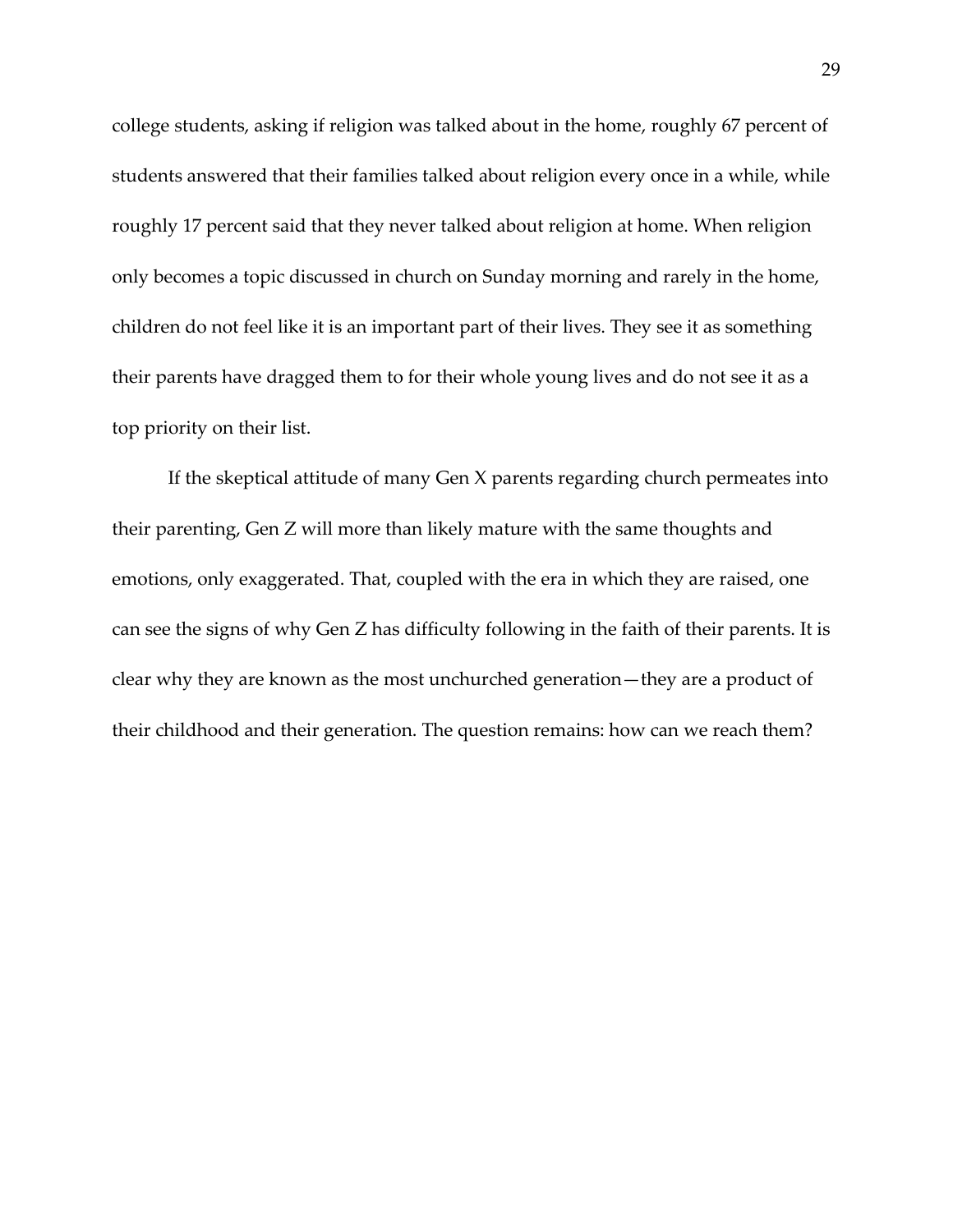#### PART III: REACHING OUT TO GENERATION Z

#### **It Starts in the Home**

When reaching out to this unchurched generation, it is important that the home life gets the foremost thought. By the time children are old enough to make a decision about attending church on their own, if they do not have a solid foundation in the Word of God as their guide in this world, they will have a difficult time turning back to God's Word if they fall away.

Too often we've considered youth apart from their families and the other primary (or micro-) systems that surround and support, or fail to support, them. All microsystems are important—family, neighborhood and community, schools (including extracurricular activities), media, peers, and maybe church. In most cases, though, family—for positive or negative reasons—remains most influential, so we will begin our discussion with the family.<sup>33</sup>

In the first chapter of this paper, one can see how the world influences young people today. In the second chapter, one can see how the relationship between parents and children greatly affects how they view church. This section from Borgman's book, *Foundations for Youth Ministry: Theological Engagement with Teen Life and Culture,* points

<sup>33.</sup> Dean Borgman, *Foundations for Youth Ministry: Theological Engagement with Teen Life and Culture* (Grand Rapids: Baker Books, 2013), 215.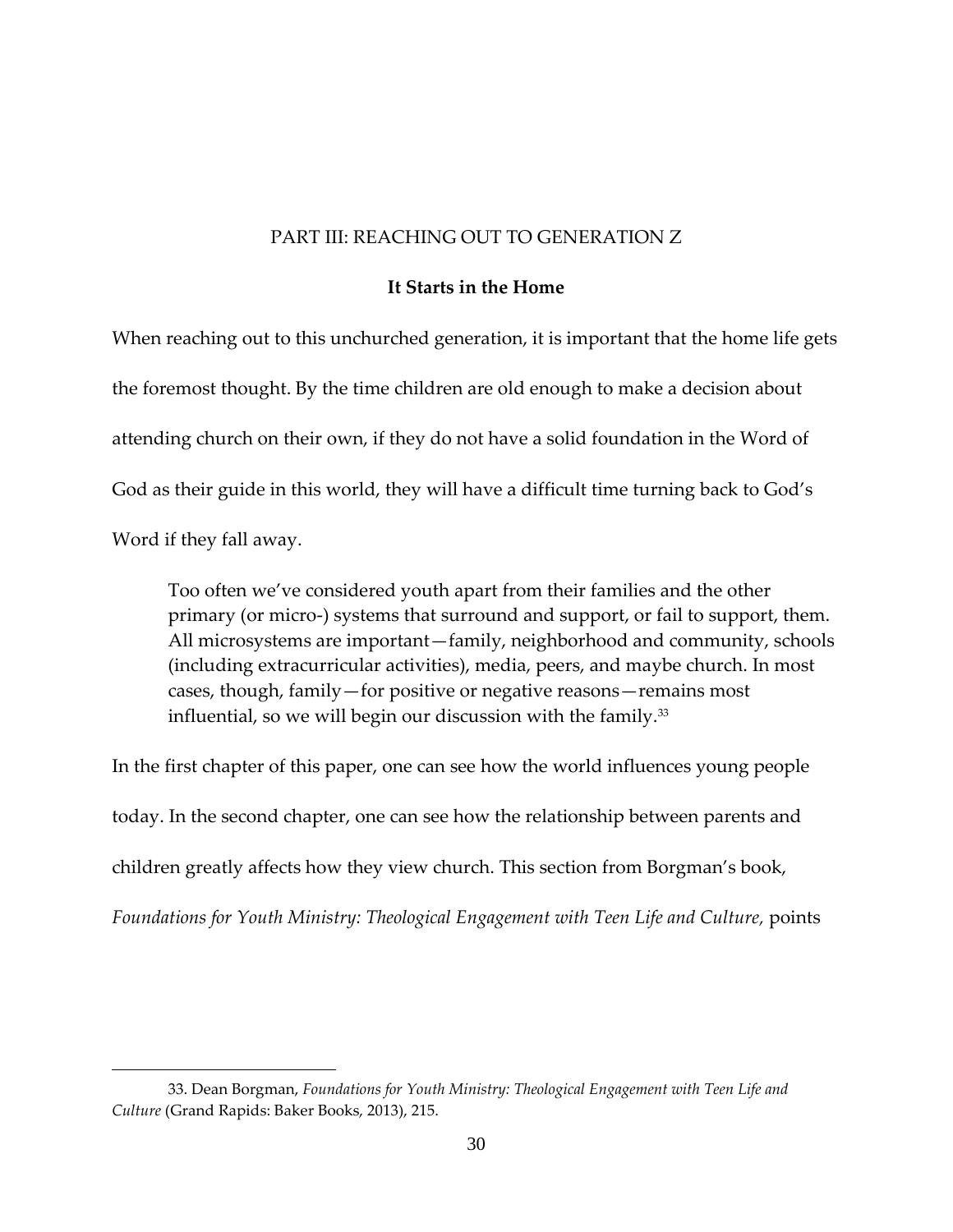out that there are many factors and systems that support and have a great influence on children, but the most influential one is the relationship between a parent and child.

The minds of children are like sponges: soaking up anything and everything that comes their way. If it is true that "the defining mark of members of Generation Z, in terms of their spiritual lives, is their spiritual illiteracy,"<sup>34</sup> then we must do something about it. White continues to add, "They do not know what the Bible says. They do not know the basics of Christian belief or theology. They do not know what the cross is about. They do not know what it means to worship."<sup>35</sup> Learning starts in the home, and when children soak up knowledge from their parents about the love of their Savior and how important staying in the Word is, they will be better set up for the rest of their lives. This also recalls what was mentioned earlier in this paper—when parents lead Christ-like lives, it will have a positive impact on their children. The children will understand how self-sacrificing is not a sign of weakness, but showing love to others and their Savior through their humble actions. Not only is humility important from a biblical perspective, but in a worldly perspective too.

Humility has become the most un-American of virtues. And partly for that reason, humility today is the most essential virtue for any kid growing up in the United States. Because so many American parents have confused virtue with success. The only real sin, for many middle-income and affluent parents today, is failure. Teaching humility, and trying to practice what you preach, is the most useful corrective. Most American parents are fine with the idea of teaching

<sup>34.</sup> White, *Meet Generation Z*, 131.

<sup>35.</sup> White, *Meet Generation Z*, 131.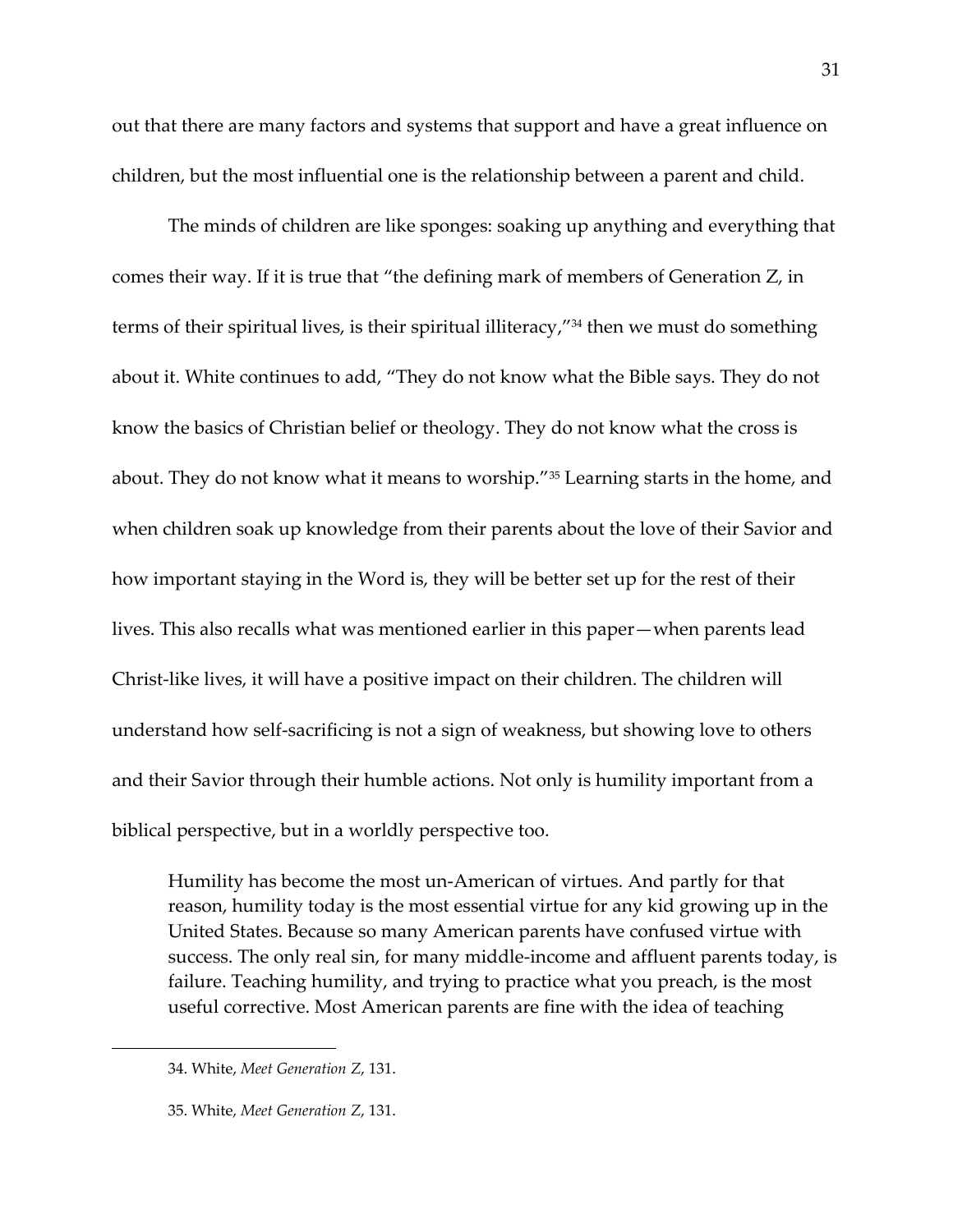openness, agreeableness, and so forth. But humility? They don't know where to start, or how, or why.<sup>36</sup>

This quote from Leonard Sax's book, *The Collapse of Parenting: How We Hurt Our Kids When We Treat Them Like Grown-Ups,* shows the importance of humility in our culture as a whole. If we can show Gen Z what it is like to show humility in their lives as a general principle, how much more will they grasp the humility Jesus showed when he walked among us here on earth and seen the most clearly at the cross?

### **It Continues in the Church with Outreach**

As Christians we look to the Bible to give us the "big picture." We look to it for guidance, assurance, and comfort. "The most serious consequence of the shift from a parent-oriented culture to a peer-oriented culture is that parents no longer are able to provide that big picture to their children."<sup>37</sup> If Gen Z is focused on fixing this broken world that they are a part of, they are not alone. Christians see the sin in the world and know there is no human solution that is going to fix it all. The only real solution is the message of the gospel. If parents can impress upon their children from a young age the knowledge that our mission is to tell others about Jesus, that can be their drive to "fix" the world.

<sup>36.</sup> Sax, *The Collapse of Parenting*, 160.

<sup>37.</sup> Sax, *The Collapse of Parenting*, 198.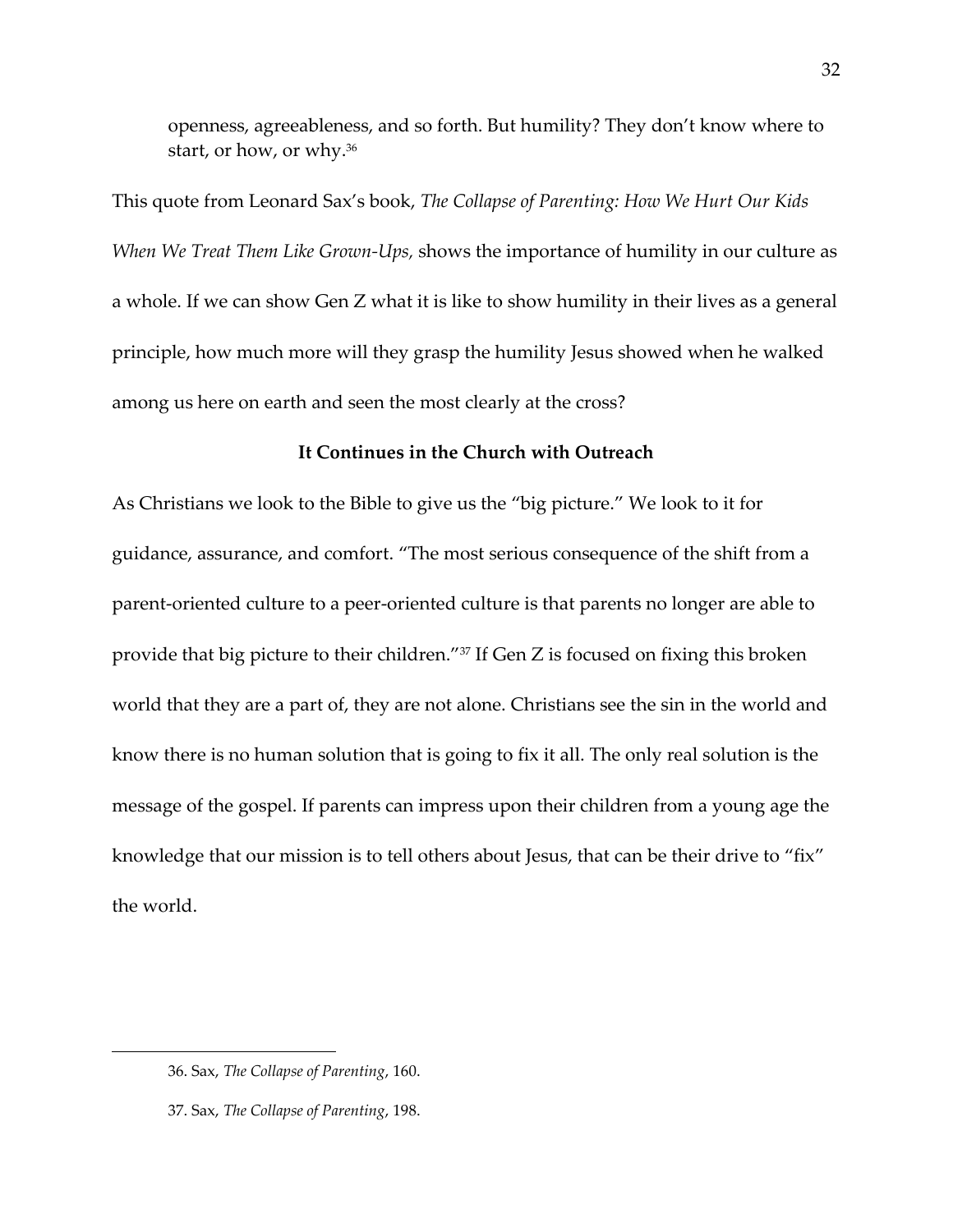Making church a habit instead of a chore can also be a key way to keep young adults in the Word of God on a regular basis. If parents view church as a chore and do not instill in their children the importance of it, they may show contempt for attending worship. I will admit that church will not always be "fun," but showing the importance of it and making it a good habit can have a very deep impact on their lives.

"This generation doesn't just want to know whether Christianity is true; they want to see that it is good."<sup>38</sup> When we think about outreach, we should be mindful of how we present ourselves. Are we people who throw facts, as truthful as they are, in the faces of young people in a confirmation class? Or do we apply those truths showing Gen Z how the truths of Scripture have a much larger impact on their lives than they will ever know. While this can be the case with any generation, more than ever before if we can answer for them the "why does this matter to me" question, we can prepare the next generation to share the praiseworthy deeds of the Lord.

Equipping the next generation with the truth of the gospel is one of the missions of the church—creating witnesses of the faith that do not just know the news, but share the news with others. In that light, we must also be aware of where Gen Z is coming from. While knowing what defines them as a generation is important, it is even more important to talk to them. What drives them? What do they need help understanding?

<sup>38.</sup> Kinnaman, *The Connected Generation*, 97.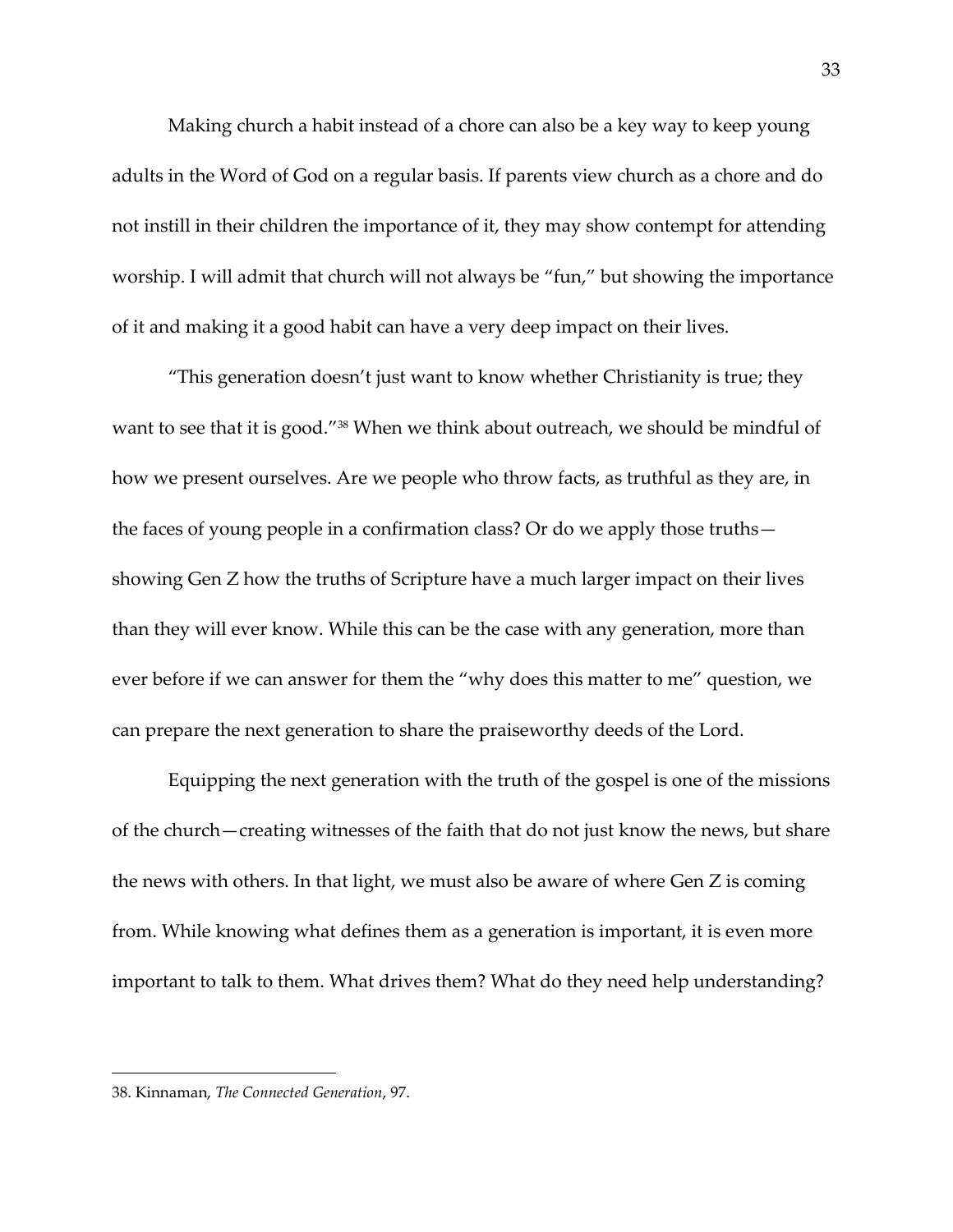How is their faith being attacked from outside the church? As the church looks to reach out, it could possibly think about the impact schools have on children. What are the children experiencing in the public schools? If a church has a private, parochial school, how can they better use it for reaching and teaching children? While getting to know Gen Z better, it is important to know what motivates them. Getting to know young people on a much deeper level can help understand what they see as their purpose and their longing to be loved and appreciated.<sup>39</sup> Schools and early childhood centers may be a valuable asset to do just that.

#### **It Continues in the Church with Worship**

For many children, what they view as "church" is the worship they are experiencing. When they sit in the pew, they take more in than we may realize. When they judge worship, they in some aspects, like their parents, look for it to be real. They want it to mean something to them, not just a pastor reading, speaking, and singing to them because that is the way it has always been. The main way a pastor can reach them is the message they preach. "Pastors are experimenting increasingly with the way they communicate—not tinkering with the nature of the message itself, but trying to express the gospel with a gravity and buoyancy that catches the attention of a skeptical and disinterested audience." <sup>40</sup> While not every young person in the pew will attend Sunday

<sup>39.</sup> Marv Penner, *Adoptive Youth Ministry* (Grand Rapids: Baker Academic, 2016), 42.

<sup>40.</sup> Kinnaman, *Unchristian*, 211.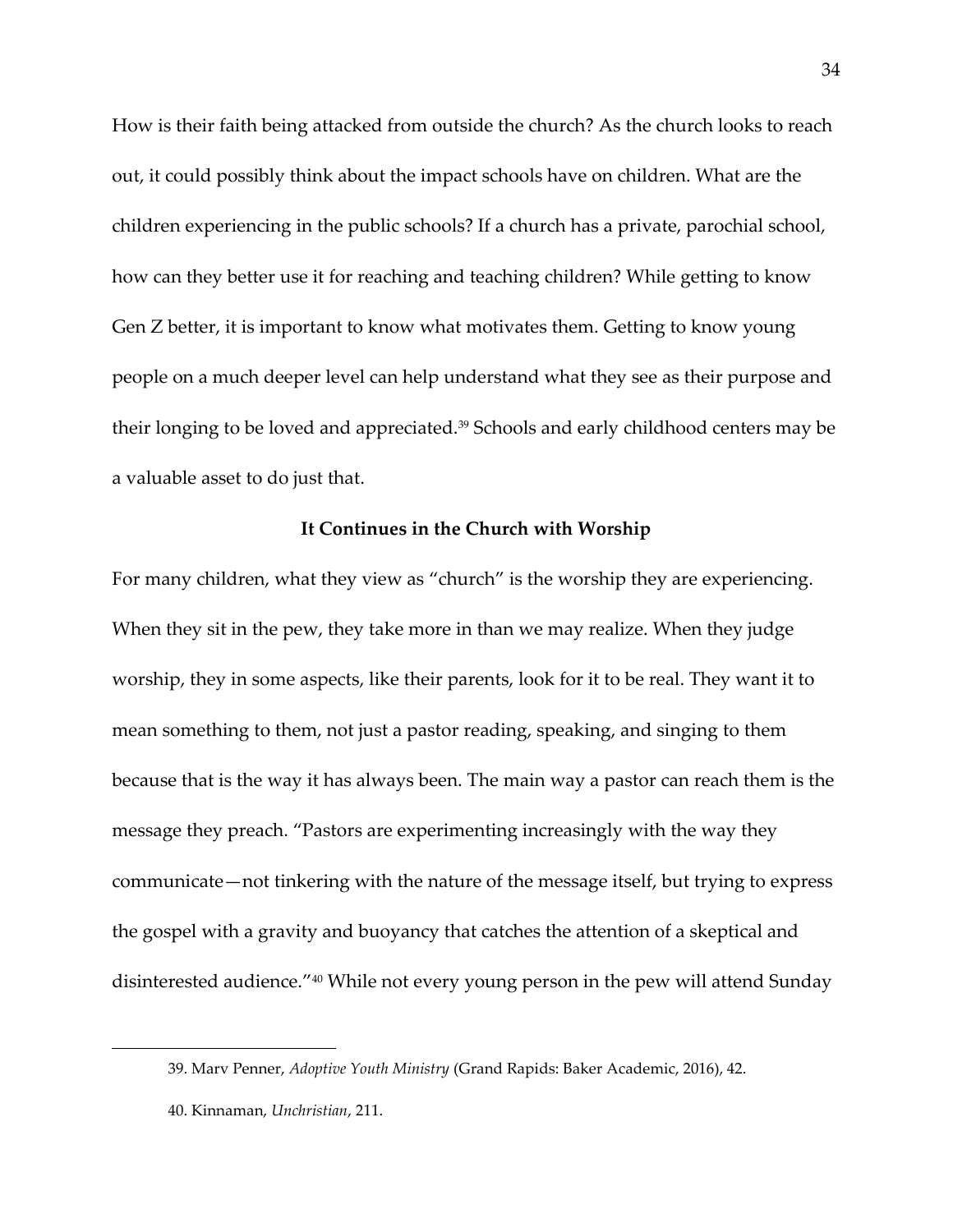school or stay after worship to talk, when they attend church, they will hear your message. Yes, a pastor must preach a message that reaches all age levels, but it is important to apply it to those who may seem like they do not want to pay attention to what you have to say in the pulpit.

As mentioned in chapter one, one can see how one of the biggest positives, or negatives, for young people in a worship service is the service itself. While there was some consensus in the survey I received about the "old school" nature of worship, that does not account for every member of Gen Z in every different context. All we can do from this point forward is continue to get better at how we reach out to members through the service. When mentioned that there was hope for the new hymnal to spark new life in many young people, this quote from Jonathan Bauer sums it up well.

This hymnal won't just benefit your congregation's worship. It will also benefit your congregation's outreach. The tools and resources provided don't just allow congregations to do more in worship. They allow congregations to do it with less time and effort. They facilitate and streamline many of the time-consuming mechanics of worship planning and preparation. They allow pastors to get out of their offices to spend more time engaging people with the gospel and equipping their members to do the same.<sup>41</sup>

When we look at how we reach young people with worship, it is not that we need more screens and fewer hymns; they want the service to mean something to them. As we approach any generation, and especially Gen Z, we must ask ourselves, "why should this matter to them?" "How can I take every opportunity to make every service ring

<sup>41.</sup> Jonathan Bauer, "Worship and Outreach" (pending publishment), 3.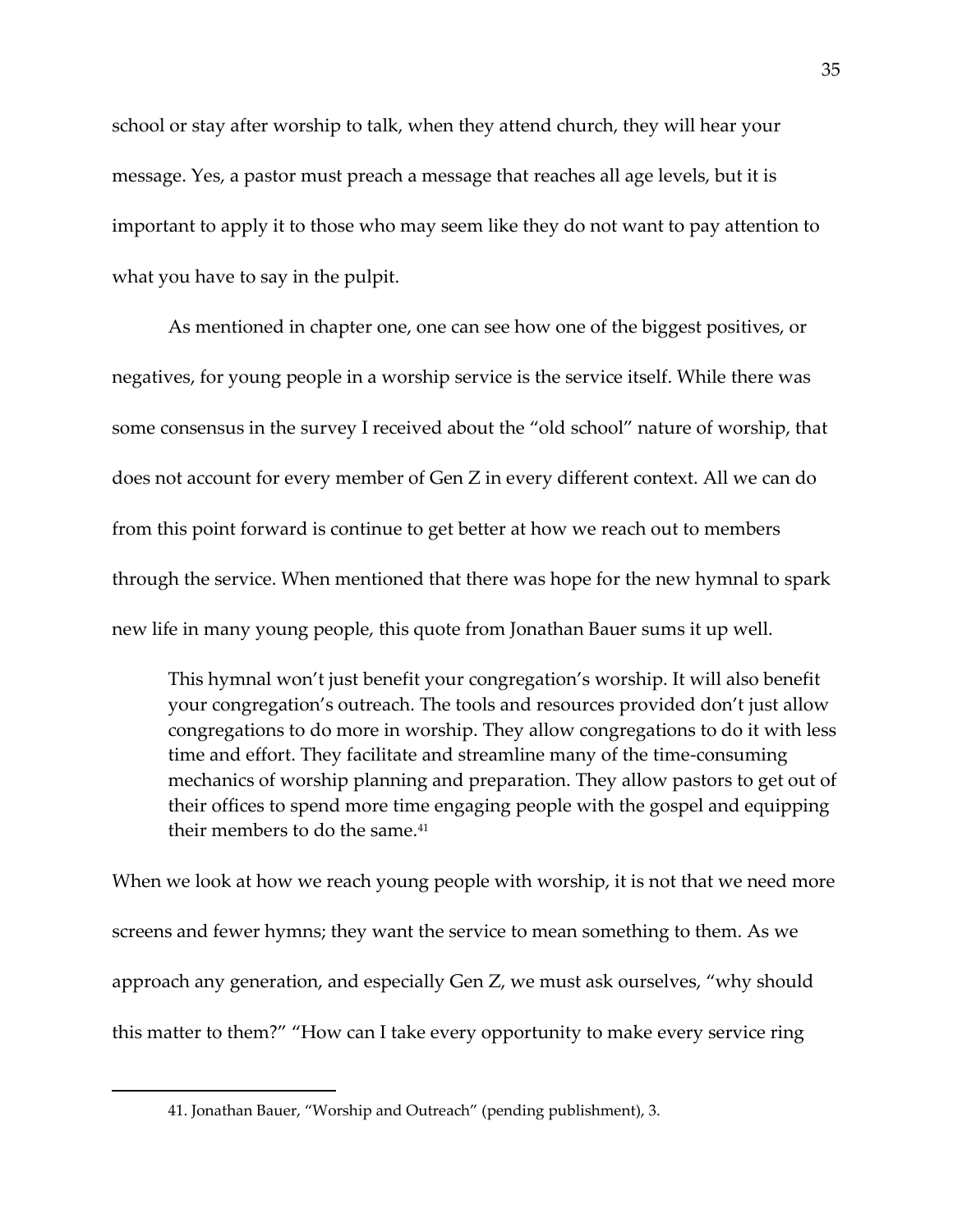home to every young person in the pew so they will understand the importance of being Christ-like?" "How can I break down every barrier that will not make Christianity look like the faith of their parents, but their faith as well?"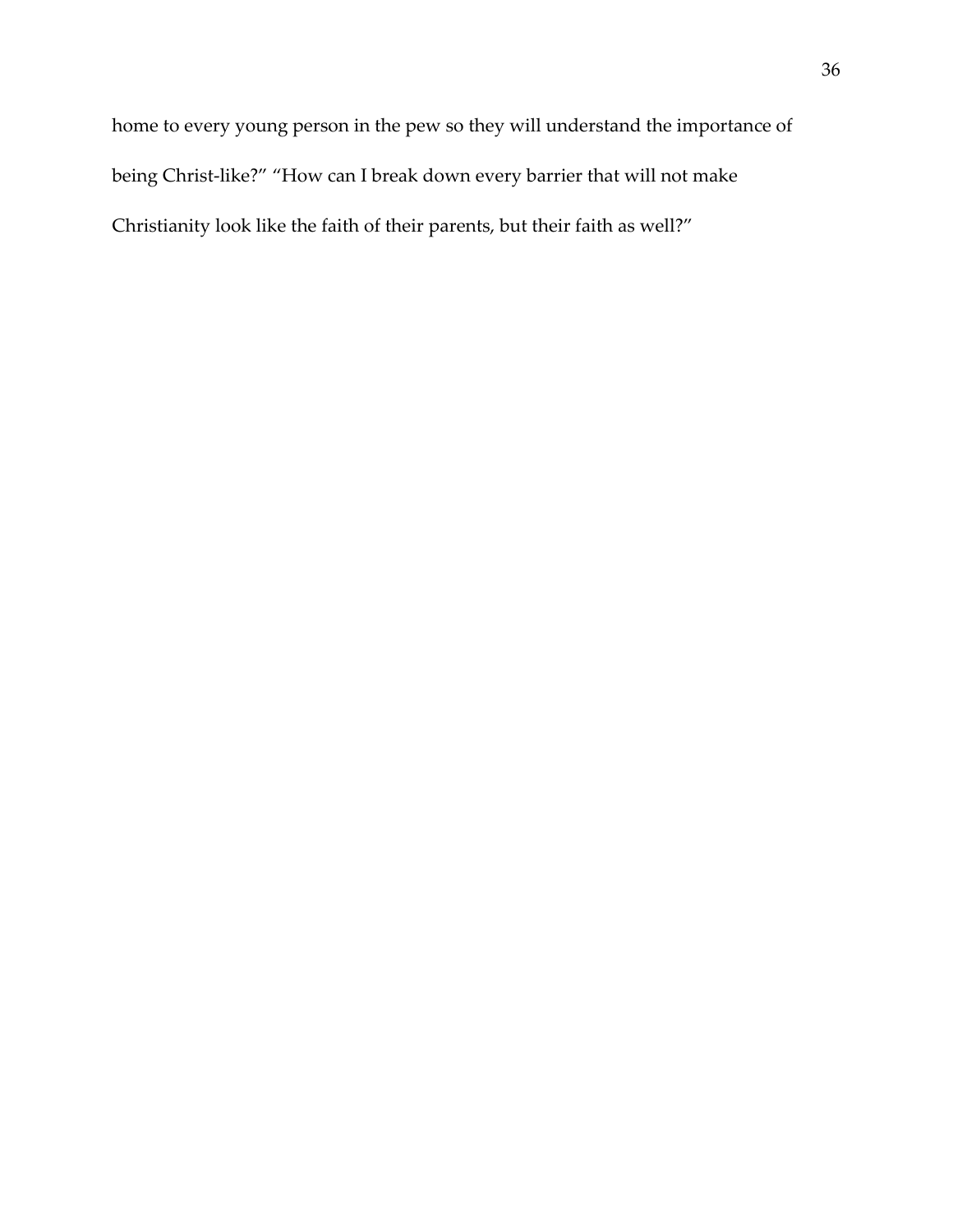#### **CONCLUSION**

When we see a new generation emerge before us, we are given an amazing opportunity—an opportunity to bring Christ to a new generation of young people to whom grace and love have been given through Christ. As we approach the most recent generation, Generation Z, it is important to be aware of who they are as a generation. They bring a pessimism of seeing the way the world is, while being optimistic they will have the tools to change the world.

As the first unchurched generation, there will never be a lack of people to whom we can bring the gospel, but there will be challenges faced in reaching them. How they view the church through the eyes of their parents is one of the biggest threats to their generation. They are not just a product of their culture, but of the way in which they are raised by their parents. As each generation continues on the downward slope of those who are churched, faith will continue to play less of a role in the lives of young people.

As we continue to reach the connected generation let us help connect them to their Savior. By understanding who they are and what motivates them as a generation, we can better reach them on their level—showing them what their Savior has done for them and why it should mean everything to them.